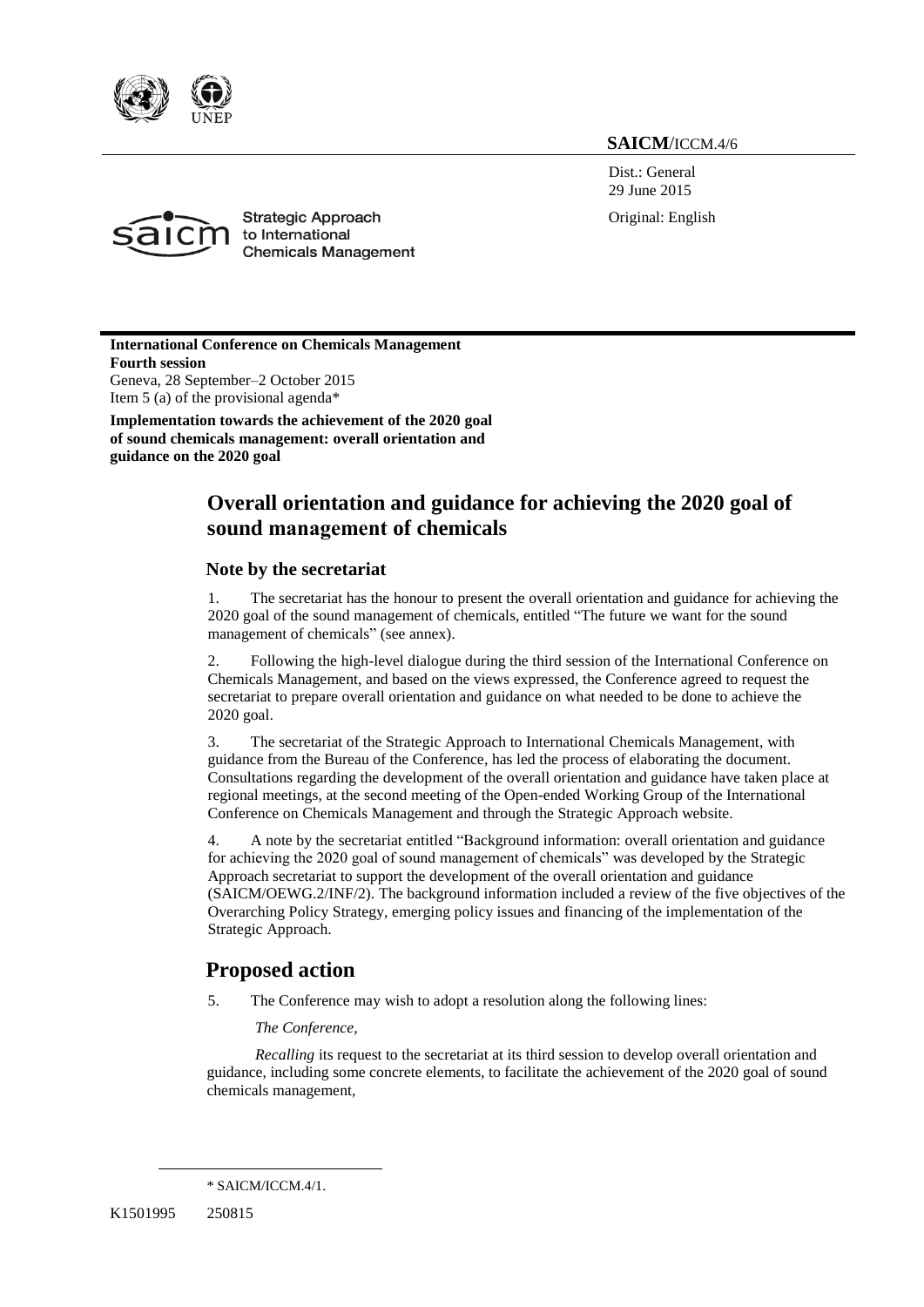*Also recalling* that the overall orientation and guidance was to be developed under the guidance of the Bureau, to be further discussed at regional meetings and by the Open-ended Working Group and for possible consideration at the fourth session of the Conference;

*Welcoming* the considerable progress made in implementing the Overarching Policy Strategy since the adoption of the Strategic Approach to International Chemicals Management in 2006 and towards achieving the 2020 goal,

*Also welcoming* the progress report for 2011–2013 on the implementation of the Strategic Approach developed by the secretariat,

*Further welcoming* the fact that that the sound management of chemicals and waste is addressed in several of the sustainable development goals, thereby underpinning the importance of addressing chemicals and waste,

*Noting with urgency* the limited time remaining in which to achieve the 2020 goal,

*Recognizing* that the sound management of chemicals and wastes is essential for sustainable development and that the post-2015 sustainable development agenda presents an opportunity to ensure increased political attention for chemicals and waste,

*Expressing appreciation* to all the donors, implementers and other partners that have contributed to the success of the Strategic Approach and the Quick Start Programme and its Trust Fund,

*Welcoming with appreciation* the results achieved, with the support of the Quick Start Programme, including its Trust Fund, in providing support to developing countries and countries with economies in transition in facilitating the achievement of the 2020 goal,

*Welcoming* the integrated approach to financing the sound management of chemicals and wastes developed by the United Nations Environment Programme, which is applicable to the Strategic Approach and underscores that the three components of an integrated approach, namely mainstreaming, industry involvement and dedicated external financing, are mutually reinforcing and are all important for the financing of the sound management of chemicals and waste at all levels,

*Also welcoming* the resources for Strategic Approach implementation made available in its sixth replenishment by the Global Environment Facility, as one of the elements of dedicated external financing under the integrated approach,

*Further welcoming* the Special Programme to support institutional strengthening at the national level for implementation of the Basel Convention on the Control of Transboundary Movements of Hazardous Wastes and Their Disposal, the Rotterdam Convention on the Prior Informed Consent Procedure for Certain Hazardous Chemicals and Pesticides in International Trade and the Stockholm Convention on Persistent Organic Pollutants, the Minamata Convention on Mercury and the Strategic Approach to International Chemicals Management as one of the elements of dedicated external financing under the integrated approach agreed by the United Nations Environment Assembly,<sup>1</sup>

1. *Endorses* the overall orientation and guidance for achieving the 2020 goal of sound management of chemicals;<sup>2</sup>

2. *Confirms* the intent to implement, through its stakeholders, the six core activity areas contained in the overall orientation and guidance in support of achieving the objectives of the Overarching Policy Strategy, namely:

(a) Enhancing the responsibility of stakeholders: promoting and reinforcing commitment and multisectoral engagement;

(b) Establishing and strengthening national legislative and regulatory frameworks for chemicals and waste: improving capacity to address the basic elements of the sound management of chemicals and waste and encouraging regional cooperation;

 $1$  United Nations Environment Assembly resolution 1/5, annex.

 $2$  SAICM/ICCM.4/6, annex.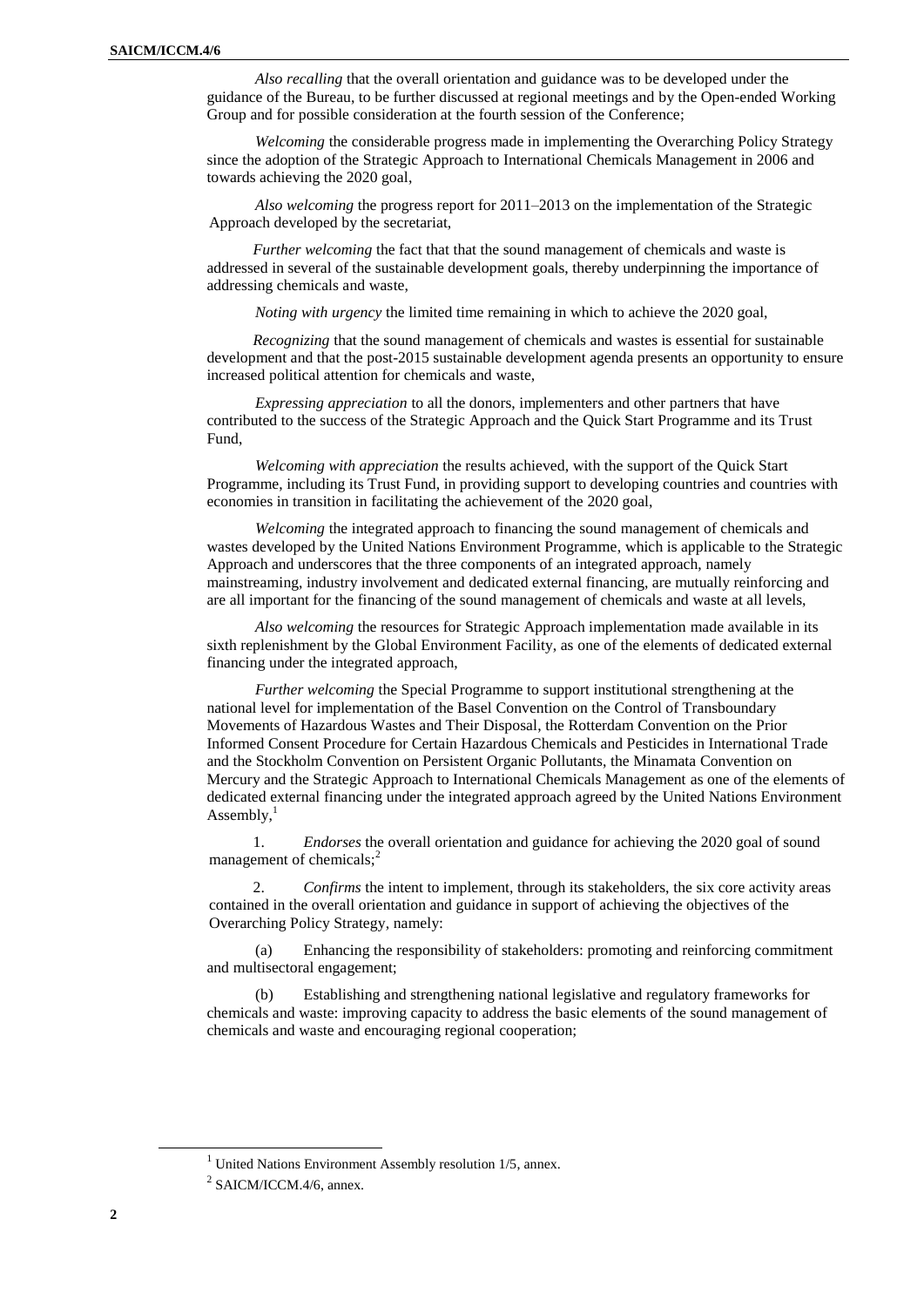(c) Mainstreaming the sound management of chemicals and waste in the sustainable development agenda: advancing risk reduction and enhancing the link between the sound management of chemicals and waste and health, labour, and social and economic development planning, processes and budgets;

(d) Increasing risk reduction and information sharing efforts on emerging policy issues: continuing to promote actions on issues not currently addressed in existing agreements, complementing initiatives taken by other bodies;

(e) Promoting information access: increasing the accessibility of relevant information and making it understandable for all levels of society;

Assessing progress towards the 2020 goal of minimizing the adverse effects of chemicals on human health and the environment: identifying achievements, understanding the gaps in implementation and prioritizing actions for achievement by 2020;

3. *Encourages* all stakeholders to take concerted steps to implement the overall orientation and guidance, including the 11 basic elements identified therein, in line with the Overarching Policy Strategy;

4. *Welcomes* the sustainable development goals, and requests the Strategic Approach multisectoral and multi-stakeholder platform to support the implementation of the post-2015 development agenda;

5. *Welcomes with appreciation* the integration of the 2020 goal of the sound management of chemicals into the sustainable developments goals;

6. *Acknowledges* that resources are needed to implement the Strategic Approach, particularly in the light of the closure of contributions to the Quick Start Programme Trust Fund;

7. *Invites* the Global Environment Facility to support projects that implement the core activity areas identified in the overall orientation and guidance and to enhance funding for the Strategic Approach in the process of the seventh replenishment of its trust fund;

8. *Encourages* all stakeholders to take the necessary action to support the integrated approach to financing the sound management of chemicals and waste;

9. *Requests* all stakeholders and the secretariat to support the implementation of the integrated approach to financing the sound management of chemicals and wastes, in particular for mainstreaming and industry involvement;

10. *Encourages* the implementation of the workplans developed by the lead organizations of the Inter-Organization Programme for the Sound Management of Chemicals on lead in paint, chemicals in products, hazardous substances within the life cycle of electrical and electronic products, nanotechnologies and manufactured nanomaterials, and endocrine-disrupting chemicals, as well as for other issues of concern, including perfluorinated chemicals;

11. *Also encourages* continued and enhanced risk reduction and information sharing efforts on emerging policy issues and other issues of concern, including highly hazardous pesticides, in order to draw heightened political attention to those issues, share best practices information and foster enhanced coordination, collaboration and cooperation among relevant stakeholders;

12. *Welcomes* efforts made in the implementation of the strategy on strengthening the engagement of the health sector in the implementation of the Strategic Approach adopted by the Conference in its resolution III/4, and encourages the World Health Organization and other relevant stakeholders to implement health initiatives;

13. *Reiterates its request* to the secretariat, in line with paragraph 28 of the Overarching Policy Strategy, to establish and implement an information clearing house providing services such as the provision of advice to countries on the implementation of the Strategic Approach, in particular in relation to the basic elements identified in paragraph 19 of the overall orientation and guidance, and in sharing information related to best practices, and requests the secretariat to do so in cooperation with stakeholders and relevant actors in the chemicals and waste area;

14. *Requests* the secretariat to develop a third report on progress for the period 2014–2016, including an analysis of the 20 indicators of progress in relation to the sustainable development agenda, and a fourth report for the period 2017–2019 for consideration by the Conference at its fifth session;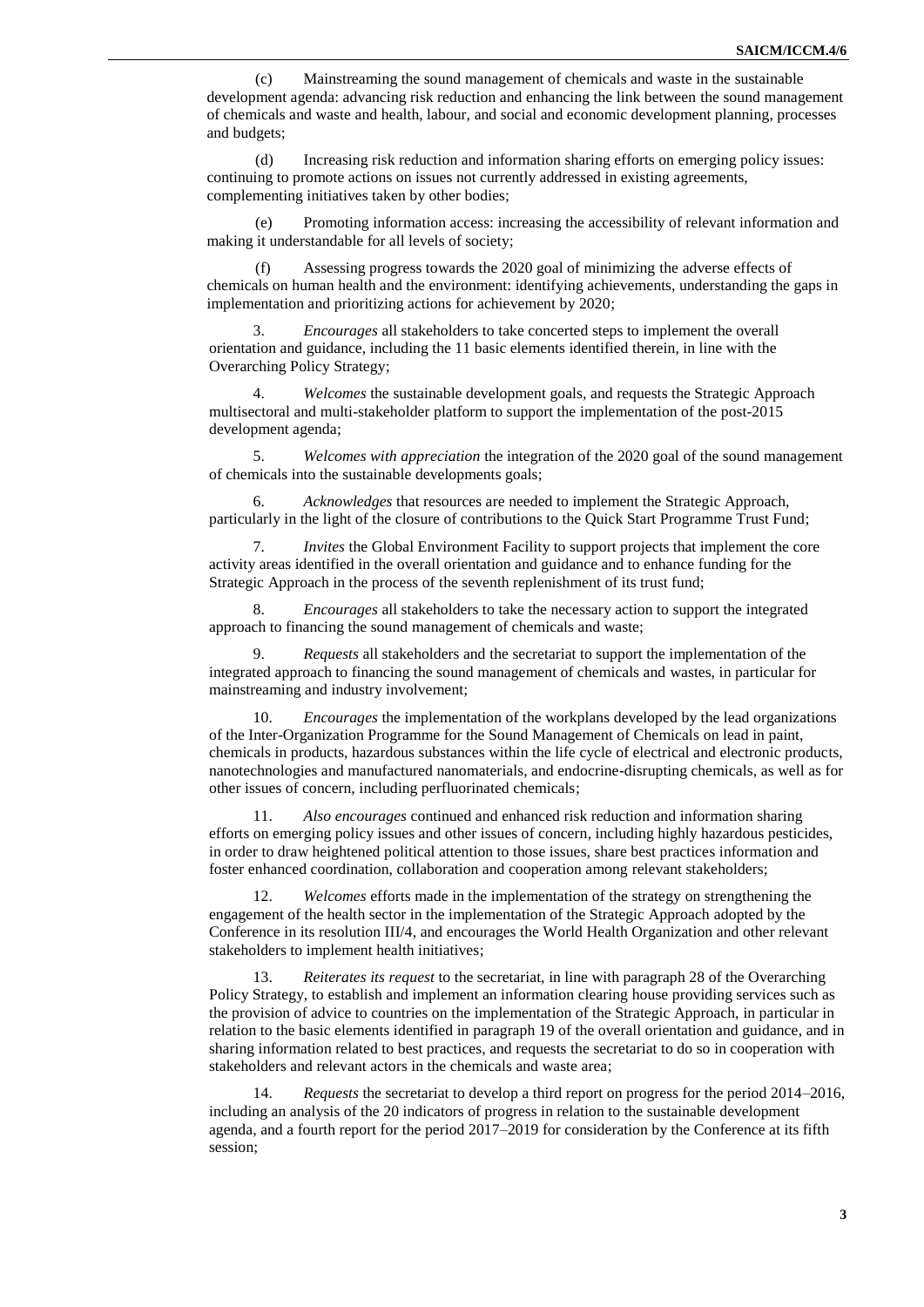15. *Calls upon* the participating organizations of the Inter-Organization Programme for the Sound Management of Chemicals and relevant conventions to enhance support to developing countries and countries with economies in transition to achieve the 2020 goal;

16. *Requests* the secretariat to report on progress in the implementation of the overall orientation and guidance at the fifth session of the Conference.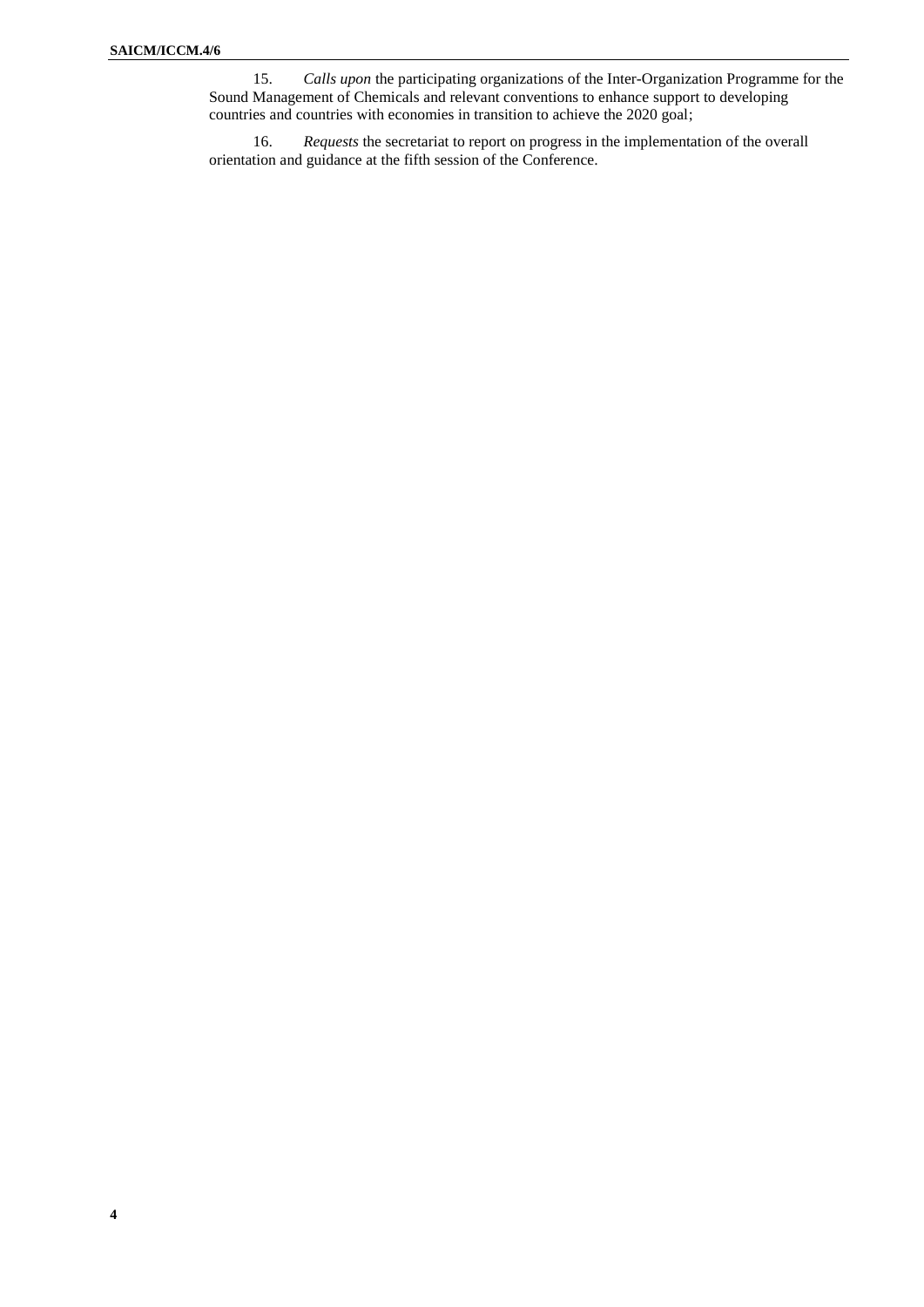# **The future we want for the sound management of chemicals**

## **I. Introduction**

1. In paragraph 23 of the Johannesburg Plan of Implementation, adopted at the World Summit on Sustainable Development in 2002, Governments identified the goal of "achiev[ing] by 2020, that chemicals are used and produced in ways that lead to the minimization of significant adverse effects on human health and the environment" (see appendix A). That goal was further adopted as part of the Strategic Approach to International Chemicals Management by the International Conference on Chemicals Management at its first session in 2006.

2. The importance of the sound management of chemicals for the protection of human health and the environment, and therefore for sustainable development, has been recognized on a number of subsequent occasions, including by heads of State and Government and high-level representatives at the United Nations Conference on Sustainable Development, held in Rio de Janeiro in June 2012. In the outcome document of the Conference, entitled "The future we want",<sup>a</sup> they reaffirmed the aim to achieve, by 2020, the sound management of chemicals throughout their life cycle and of hazardous waste in ways that lead to minimization of significant adverse effects on human health and the environment, as set out in the Johannesburg Plan of Implementation (see appendix B). The United Nations Environment Assembly, in its resolution 1/5, welcomed the important contribution of the Strategic Approach in facilitating action by all relevant stakeholders towards the sound management of chemicals and waste, and emphasized the need for continued and strengthened multisectoral and multi-stakeholder involvement as well as the need for continued strengthening of the Strategic Approach.

3. Guided by the Dubai Declaration on International Chemicals Management, the Overarching Policy Strategy and the Global Plan of Action, the Strategic Approach provides a policy framework to support efforts for achieving the World Summit goal. It complements the international chemicals and waste framework by including existing multilateral environmental agreements and addressing the need for and importance of comprehensive national chemicals management frameworks. The Strategic Approach is the only global mechanism which covers all agricultural and industrial chemicals, throughout their life cycles. It has created an inclusive and overarching multi-stakeholder and multisectoral platform for achieving the World Summit goal of sound chemicals management by 2020. Environmental, economic, social, health and labour aspects of chemical safety are reflected in the Strategic Approach and the Quick Start Programme. With its integrated overall approach, the Strategic Approach allows for a balanced consideration of all factors relevant to chemicals management, including the identification of emerging policy issues, and it provides a flexible framework for international action that both complements and goes beyond legally binding approaches.

4. While significant achievements have been made towards achieving the 2020 goal, changes that have occurred since its establishment in 2002 and since the Strategic Approach was adopted in 2006 have resulted in a need to reflect on progress towards the 2020 goal, understanding the gaps in implementation, and prioritize actions. There is also a continued need to understand and address the different challenges and capacities among all countries – developing countries, countries with economies in transition and developed countries. In order to ensure lasting achievements by 2020 and beyond, stakeholders must respond to the advances made in the overall chemicals and waste cluster, build on the solid foundations and momentum that the Strategic Approach and the Quick Start Programme have helped to create, and make optimal use of resources.

<sup>&</sup>lt;sup>a</sup> General Assembly resolution 66/288, annex.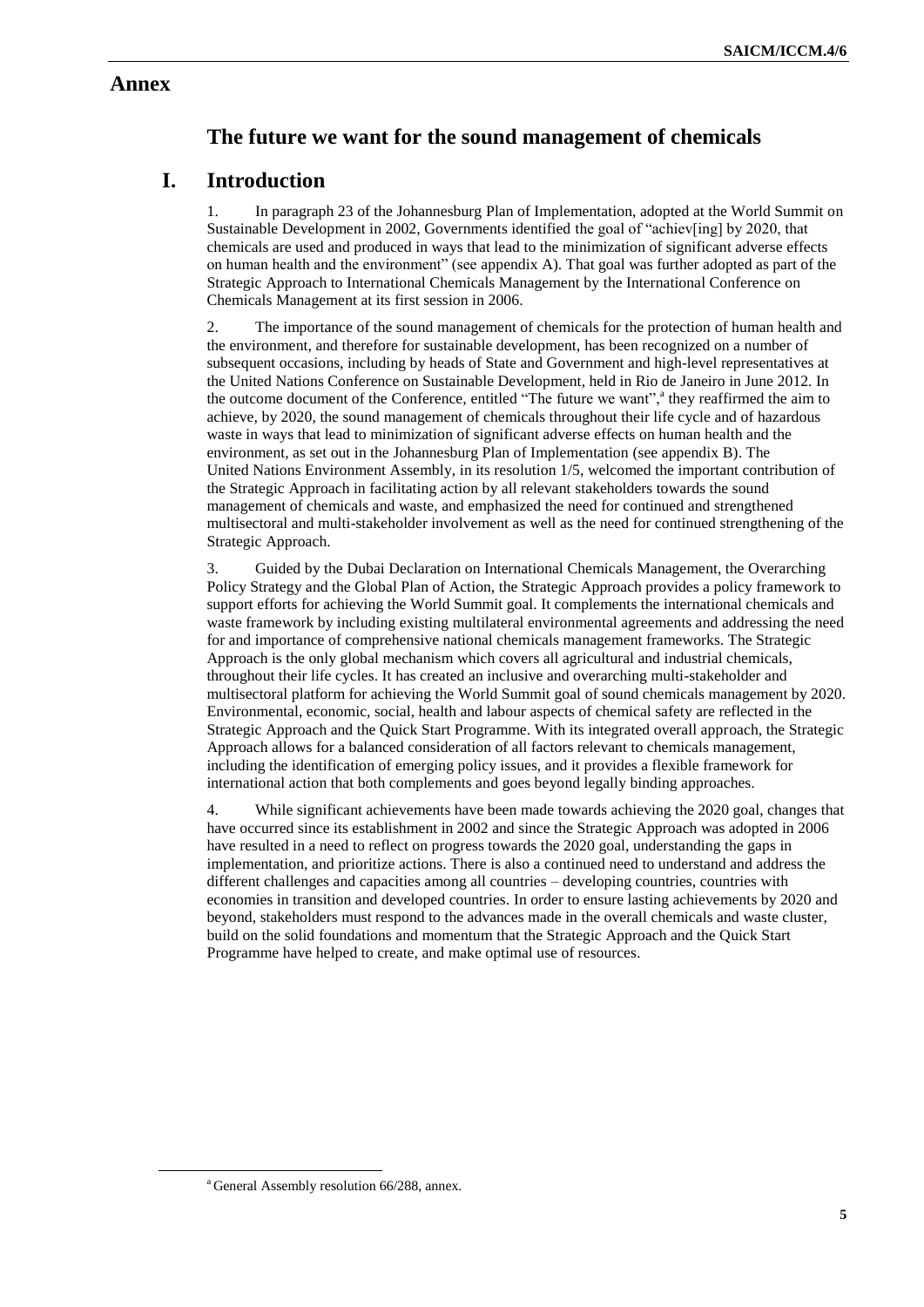# **II. Aim of the overall orientation and guidance**

5. The aim of the overall orientation and guidance is to provide direction and identify approaches for all Strategic Approach stakeholders<sup>b</sup> towards facilitating the achievement of the 2020 goal of sound chemicals management, including some concrete elements required at the national level to achieve sound chemicals management to support the implementation of the Overarching Policy Strategy.

# **III. Progress in implementing the Overarching Policy Strategy**

6. Since the Strategic Approach was adopted in 2006, considerable progress has been made in implementing the Overarching Policy Strategy. As requested by the International Conference on Chemicals Management at its third session, held in September 2012, the overall orientation and guidance takes into consideration the core achievements of the Strategic Approach.

### **A. Risk reduction**

7. Achievements towards the implementation of the risk reduction objective of the Overarching Policy Strategy have resulted in enhanced risk reduction measures of a cross-cutting nature; the identification of risk reduction measures beyond those contained in legally binding instruments; strengthened policy and regulatory frameworks; and compliance and enforcement measures, in particular for procedures for the regional harmonization of pesticide regulation and authorization processes. These achievements are more apparent in countries with national focal points for chemicals and a demonstrated capacity for coordination.

8. The organizations participating in the Inter-Organization Programme for the Sound Management of Chemicals (IOMC) have developed chemicals management tools and guidance to support the implementation of risk reduction measures at national and regional levels. The International Council of Chemical Associations (ICCA) launched the Responsible Care Global Charter and the Global Product Strategy in 2006 and has provided financial support for more than 60 projects between 2008 and 2014. Civil society participating organizations in the International POPs Elimination Network (IPEN) carried out more than 300 activities in 50 countries between 2009 and 2012, including work on all five objectives of the Overarching Policy Strategy and 146 of the 273 items in the Global Plan of Action of the Strategic Approach.

### **B. Knowledge and information**

9. Progress has been made in the development and exchange of knowledge and information on the sound management of chemicals and waste, including through regional meetings and workshops, improving the sharing of information, encouraging cooperation, supporting the establishment of priorities and reinforcing regional delivery.

10. The Strategic Approach has fostered enhanced coordination and cooperation among intergovernmental organizations and has expanded stakeholder participation in the sharing of knowledge and information on the sound management of chemicals and waste. More than 108 projects under the Quick Start Programme Trust Fund have contributed to the development or updating of national chemical profiles and the identification of capacity needs for sound chemicals management. In addition, the Strategic Approach has raised the profile of the emerging policy issues and supported informed decision-making on the future use and regulation of a number of substances. These initiatives have contributed to bridging the knowledge and information gap between developed and developing countries on a range of emerging policy issues. Through the emerging policy issue of chemicals in products, progress has been made in identifying the wide range of stakeholders' needs for access to chemicals in products information, as identified in paragraph 15 of the Overarching Policy Strategy, and in encouraging the dissemination of relevant information on chemicals in products among all stakeholder groups.

11. Progress has also been made in implementing and promoting the Globally Harmonized System of Classification and Labelling of Chemicals, including relevant supporting tools and materials. The

<sup>&</sup>lt;sup>b</sup> The Overarching Policy Strategy, paragraph 2, reads: "The main stakeholders in the Strategic Approach are understood to be Governments, regional economic integration organizations, intergovernmental organizations, non-governmental organizations and individuals involved in the management of chemicals throughout their life-cycles from all relevant sectors, including, but not limited to, agriculture, environment, health, industry, relevant economic activity, development cooperation, labour and science. Individual stakeholders include consumers, disposers, employers, farmers, producers, regulators, researchers, suppliers, transporters and workers".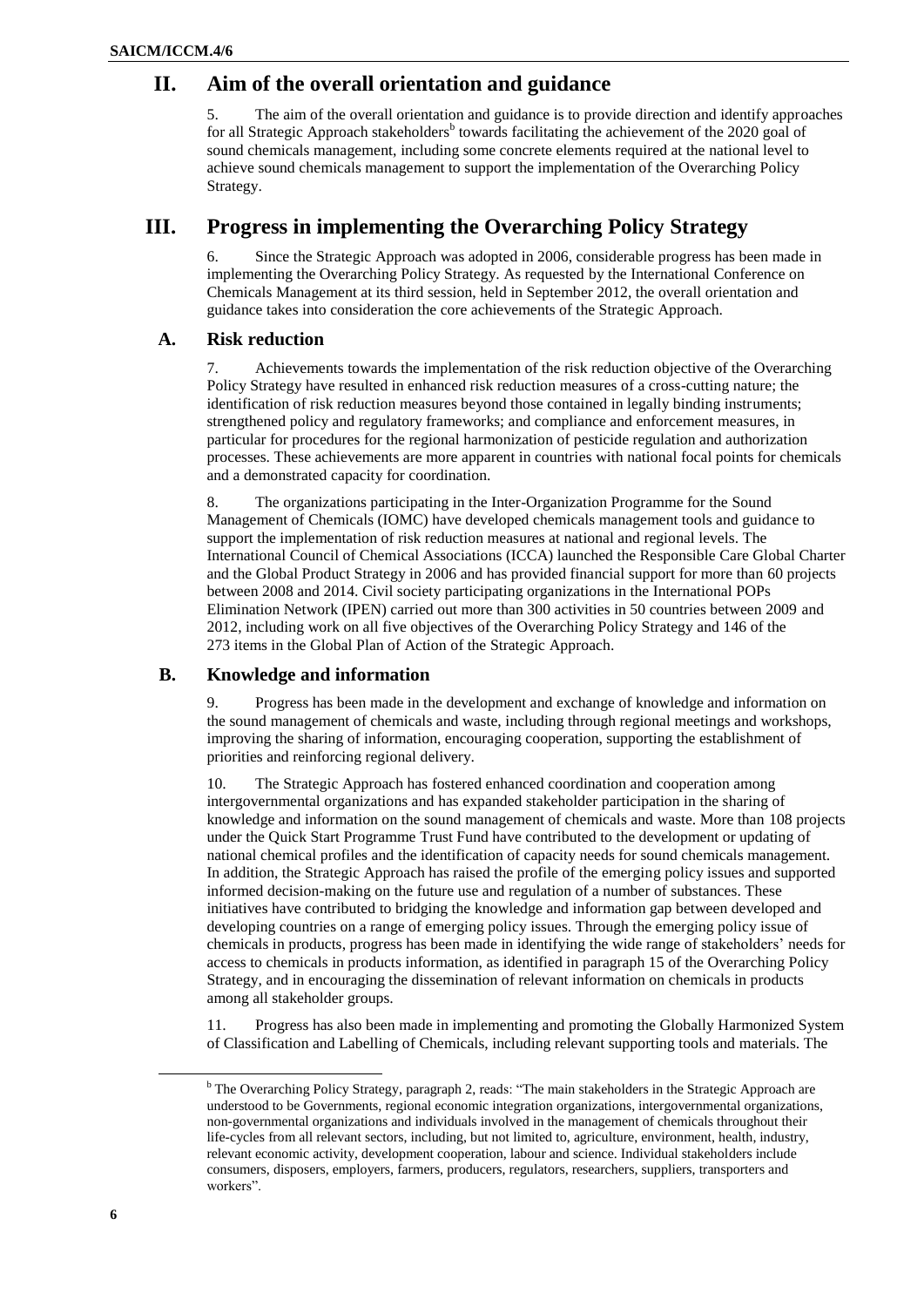Quick Start Programme Trust Fund has directly supported 24 projects on the labelling of chemicals according to internationally harmonized standards and on the assessment and strengthening of national and regional capacity for implementing the Globally Harmonized System.

### **C. Governance**

12. The Strategic Approach has significantly enhanced the engagement of a wide variety of stakeholders and promoted discussion on a range of issues, in particular those topics not covered under legally binding agreements. The Strategic Approach focal points now include 175 Governments (158 Governments represented by environment or foreign affairs ministries, and 17 by health, labour or agriculture ministries) and 85 non-governmental organizations, including a broad range of representatives from industry and civil society. The Strategic Approach secretariat has facilitated connections, coordination and involvement on the part of all stakeholder groups across the chemicals and waste cluster. At its third session, the International Conference on Chemicals Management agreed on a strategy for strengthening the engagement of the health sector in the implementation of the Strategic Approach.

13. Foundational and institutional capacity has been strengthened at the national level in some countries, and also at the regional and global levels. Over 151 projects under the Quick Start Programme Trust Fund have contributed to the development and strengthening of national chemicals management institutions, plans, programmes and activities to implement the Strategic Approach, building upon work conducted to implement international chemicals-related agreements and initiatives. In addition, the Quick Start Programme has directly supported 15 countries<sup>c</sup> in incorporating sound chemicals management into their national development plans, which has resulted in an increase in both national and international financing to contribute to chemicals management.

#### **D. Capacity-building and technical cooperation**

14. The Quick Start Programme Trust Fund has served as a primary tool for enabling activities related to capacity-building and technical cooperation through the implementation of 184 projects approved for funding under the Programme's Trust Fund in 108 countries – 40 countries in the African region, 30 in Asia and the Pacific, 10 in Central and Eastern Europe and 28 in Latin America and the Caribbean. The Quick Start Programme is demonstrating the effectiveness of a multi-donor funding mechanism that responds to defined needs and its practice of securing wide stakeholder ownership of projects and initiatives has broader implications for other Strategic Approach implementation activities. There are 29 projects that are multi-country in nature. Of the Quick Start Programme projects, 54 have been awarded to least developed countries or small-island developing States, and 21 have been led by civil society. The vast majority of all the projects supported by the Quick Start Programme have contributed to the creation of foundational capacity. Furthermore, Quick Start Programme projects have significantly contributed to an enhanced knowledge of the chemicals and waste management situation of the countries concerned, by developing policy and legal frameworks, strengthening institutional capacity, mainstreaming and raising awareness, thereby leading to enhanced opportunities for industry involvement.

15. Establishing an issue as an emerging policy issue or as a "challenge of global concern" has raised the level of attention to such issues at the national, regional and global levels and resulted in enhanced synergies, policy responses, formal and informal networks among stakeholders, and the identification of appropriate implementation mechanisms and possible sources of funding.

16. Capacity, technical cooperation and technology transfer at the regional level have been further fostered through information sharing and exchange on best practices in relevant regional meetings and forums, through regional projects under the Quick Start Programme Trust Fund, voluntary industry initiatives, the promotion of partnerships and the establishment and active engagement of Strategic Approach regional focal points. In addition, the IOMC participating organizations have supported the implementation of risk reduction measures and mainstreaming at the national and regional levels.

### **E. Illegal international traffic**

 $\overline{a}$ 

17. Efforts have been undertaken at the global, regional and national levels to address illegal international traffic, in particular for wastes covered by the Basel Convention on the Control of Transboundary Movements of Hazardous Wastes and Their Disposal. However, a comprehensive global picture of the matter, in particular the frequency of incidents over time and the quantities of materials involved, is not well documented. Measures taken by Governments and industries to

<sup>c</sup> Armenia, Belize, Cambodia, Ecuador, Honduras, Kazakhstan, Kyrgyzstan, Liberia, Mauritania, Mauritius, Republic of Moldova, Suriname, the former Yugoslav Republic of Macedonia, Uganda and Viet Nam.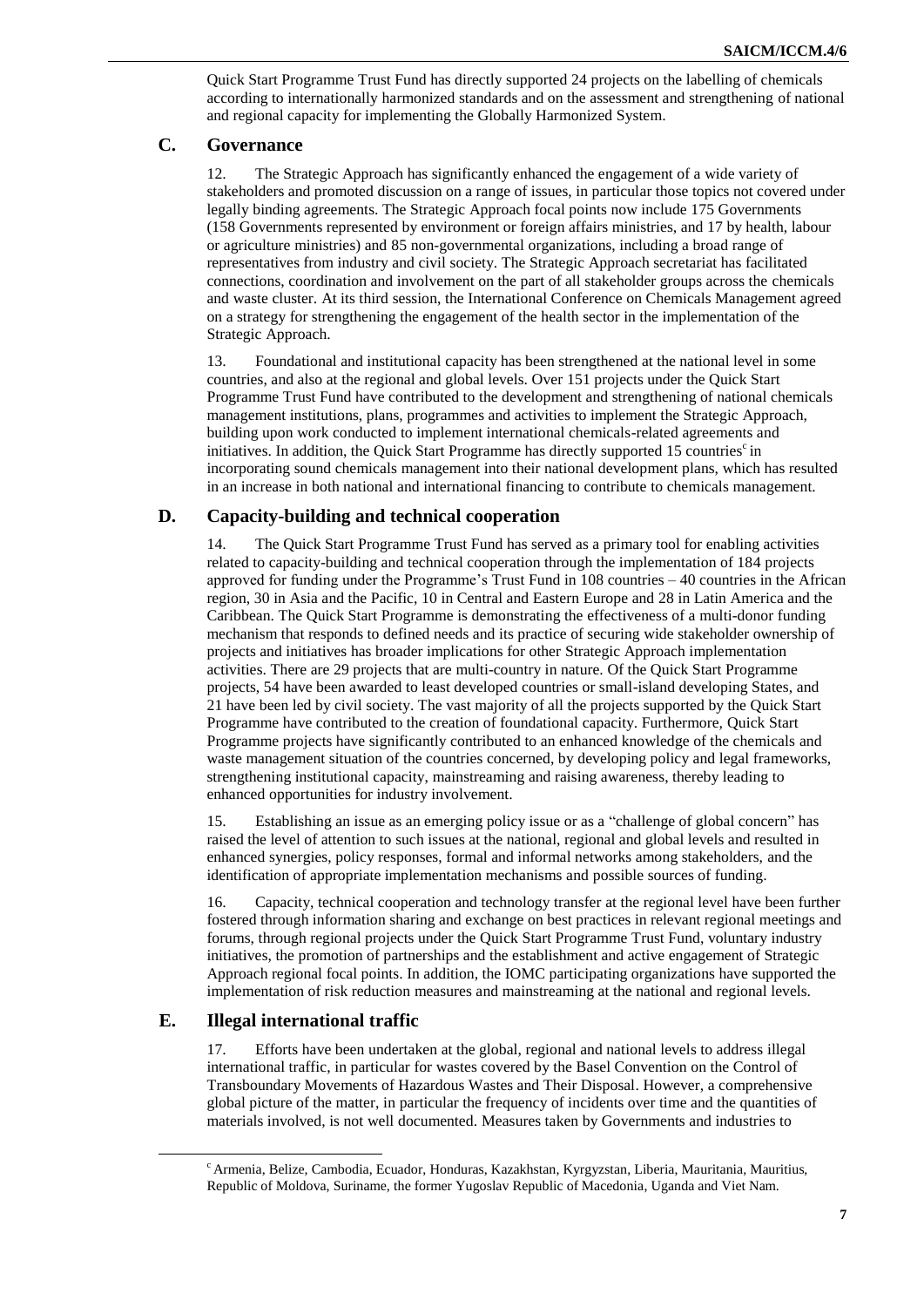promote compliance with relevant multilateral environmental agreements are mostly aimed at the development of legal frameworks and legitimate businesses that are generally equipped to comply with legal requirements. It may be assumed that a significant volume of unrecorded trade in banned chemicals, counterfeit chemicals and hazardous waste is still occurring even in countries with strong legislation, owing to the difficulties in monitoring and effectively enforcing the requirements for such movements.

## **F. Summary of the status of implementation of the Overarching Policy Strategy**

18. While progress has been made in implementing the Overarching Policy Strategy, it is recognized that the progress differs from one objective to another and between sectors, countries and regions. Significant further coordination and cross-cutting efforts are required by all stakeholders in order to achieve the Strategic Approach 2020 objective. In particular, progress has been achieved in the areas of risk reduction, governance, capacity-building and technical cooperation, whereas less progress has been measured in that of knowledge and information, and little information is available to assess progress related to illegal international traffic.

# **IV. Guidance towards the achievement of the 2020 goal**

19. The following set of 11 basic elements<sup>d</sup> has been recognized as critical at the national and regional levels to the attainment of sound chemicals and waste management, namely:

- (a) Legal frameworks that address the life cycle of chemicals and waste;
- (b) Relevant enforcement and compliance mechanisms;

(c) Implementation of chemicals and waste-related multilateral environmental agreements, as well as health, labour and other relevant conventions and voluntary mechanisms;

(d) Strong institutional frameworks and coordination mechanisms among relevant stakeholders;

(e) Collection and systems for the transparent sharing of relevant data and information among all relevant stakeholders using a life cycle approach, such as the implementation of the Globally Harmonized System of Classification and Labelling of Chemicals;

Industry participation and defined responsibility across the life cycle, including cost recovery policies and systems as well as the incorporation of sound chemicals management into corporate policies and practices;

(g) Inclusion of the sound management of chemicals and waste in national health, labour, social, environment and economic budgeting processes and development plans;

(h) Chemicals risk assessment and risk reduction through the use of best practices;

(i) Strengthened capacity to deal with chemicals accidents, including institutional-strengthening for poison centres;

- (j) Monitoring and assessing the impacts of chemicals on health and the environment;
- (k) Development and promotion of environmentally sound and safer alternatives.

20. While it is recognized that countries are faced with different challenges and have different capacities, it is critical that all the 11 elements are addressed at the national and regional levels in order to achieve sound chemicals management. The 11 basic elements can support stakeholders to assess progress towards short-term and medium-term measurable steps at the national level; guide regional delivery; set national priorities for achieving the 2020 goal; and forge links to the sustainable development goals. The Overarching Policy Strategy and the Global Plan of Action together remain a major resource for Strategic Approach stakeholders to develop their priority activities, and should always be taken into account.

21. The extent to which all countries will make progress towards reaching the 2020 goal depends on their ability to prioritize the sound management of chemicals and waste and effectively mainstream them into national budgets and planning documents. Developing countries, particularly least developed countries and small island developing States, may experience greater challenges towards

<sup>&</sup>lt;sup>d</sup> The 11 elements have been developed on the basis of input from the 2013 and 2014 regional meetings of the Strategic Approach and are not set out in any order of priority.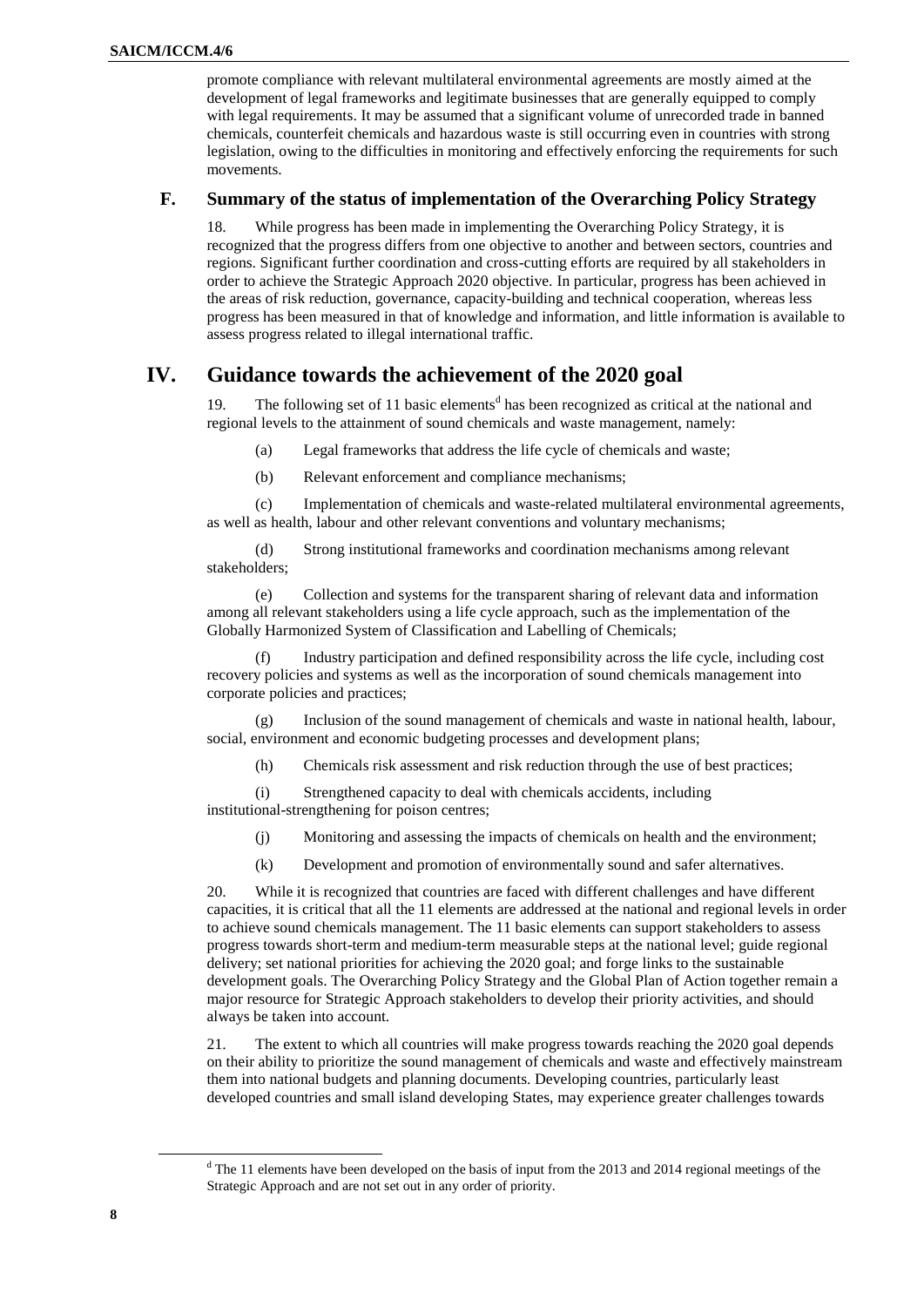achieving the 2020 goal, and their progress will depend in part on the availability of financial resources from the private sector and bilateral, multilateral and global agencies or donors.

22. In recognition of the progress made, and taking into account the 11 basic elements, six core activity areas<sup>e</sup> are identified below for implementing the objectives set out in the Overarching Policy Strategy towards the achievement of the overall 2020 goal:

(a) Enhance the responsibility of stakeholders: promoting and reinforcing commitment and multisectoral engagement;

(b) Establish and strengthen national legislative and regulatory frameworks for chemicals and waste: improving capacity to address the basic elements of the sound management of chemicals and waste and encouraging regional cooperation;

(c) Mainstream the sound management of chemicals and waste in the sustainable development agenda: advancing risk reduction and enhancing the link between the sound management of chemicals and waste and health, labour, and social and economic development planning, processes and budgets;

(d) Increase risk reduction and information sharing efforts on emerging policy issues: continuing to promote actions on issues not currently addressed in existing agreements, complementing initiatives taken by other bodies;

(e) Promote information access: increasing the accessibility of relevant information and making it understandable for all levels of society;

(f) Assess progress towards the 2020 goal of minimizing the adverse effects of chemicals on human health and the environment: identifying achievements, understanding the gaps in implementation and prioritizing actions for achievement by 2020.

23. Guidance and action points are set out below for the identified core activity areas. Each activity area contributes directly to the implementation of the objectives of the Overarching Policy Strategy.

### **A. Enhance the responsibility of stakeholders: promoting and reinforcing commitment and multisectoral engagement**

#### **1. Overall guidance**

24. The involvement of all relevant stakeholders and sectors, at all levels, is key to achieving the objectives of the Strategic Approach and the 11 basic elements set out in paragraph 19 above, as are a transparent, inclusive and open implementation process and public participation in regulatory and other decision-making processes that relate to chemical safety.

25. Greater awareness and the involvement of various sectors – in particular health, agriculture, labour and industry – as well as public interest groups, in policy deliberation, development and implementation are critical in providing an informed basis for the sound management of chemicals at the national level, and also at the regional and global levels.

26. There is a need for stronger engagement and increased assumption of responsibility by downstream entities, in particular industries, to address the distribution and use of chemicals in the manufacture of products and throughout their life cycle, and for a more extensive approach to stewardship.

#### **2. Action points**

 $\overline{\phantom{a}}$ 

27. Stakeholders, and in particular national focal points, should take action to ensure that the sound management of chemicals involves a balance of sectors and stakeholders and that all sectors increase their active participation in a coordinated manner. Such actions include developing and strengthening linkages with health, agriculture, labour, industry and public interest groups, and with other international agreements and relevant initiatives supporting the mainstreaming of chemicals in the broader development agenda.

28. Governments, relevant organizations and other stakeholders should apply the three components of an integrated approach to financing<sup>f</sup> the sound management of chemicals and wastes in

<sup>e</sup> These activity areas are based on the analysis set out in document SAICM/OEWG.2/INF/2 and are not set out in any order of priority.

 $\beta$ <sup>f</sup> The integrated approach is addressed in section V of the present document.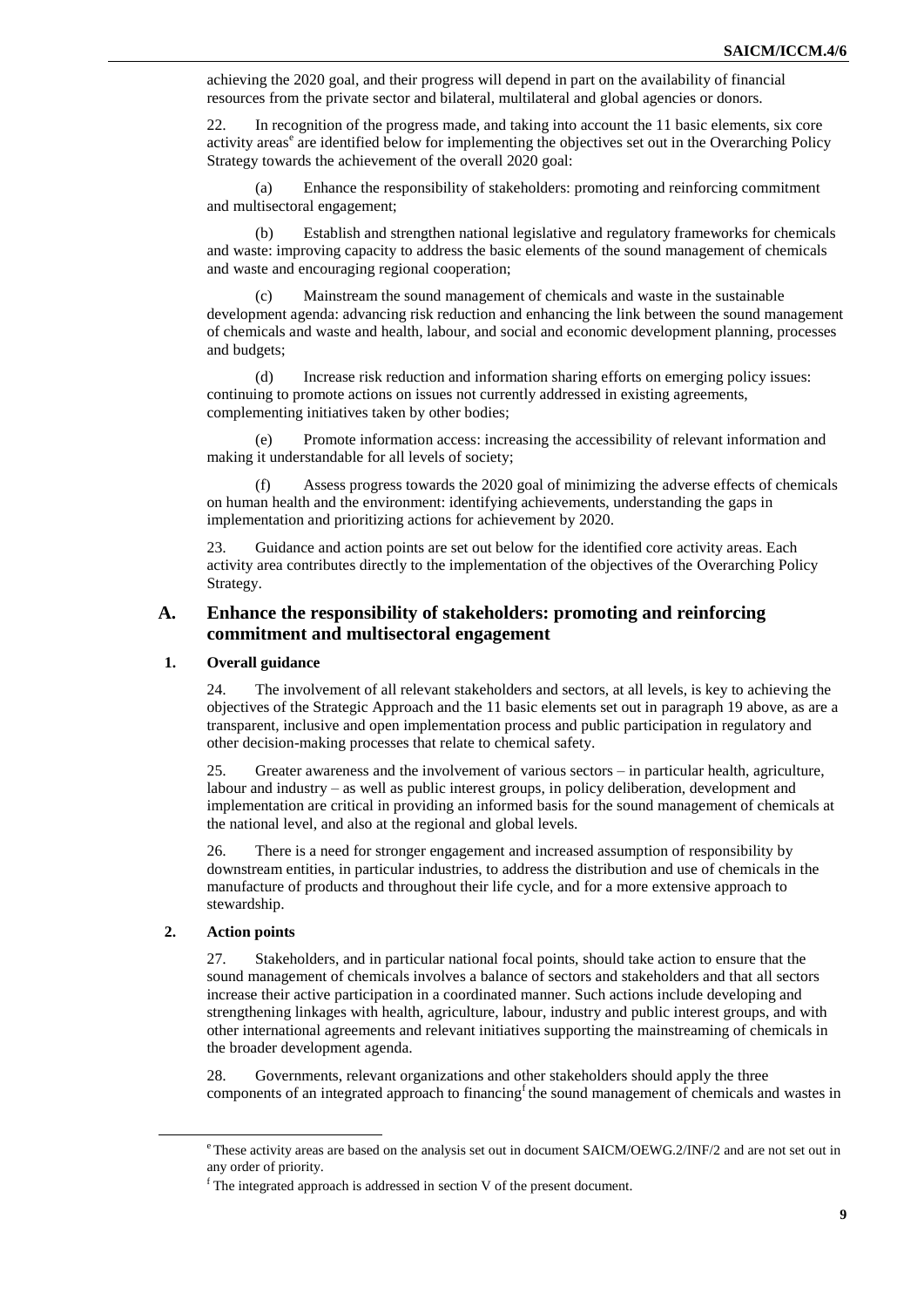their efforts as well as planning to mobilize and manage financial resources for the implementation of the Strategic Approach.

29. Governments should have in place strong institutional frameworks and coordination mechanisms among relevant stakeholders to enhance the national-level governance of the sound management of chemicals and waste, paying particular attention to the development and implementation of legislative requirements for promoting effective risk reduction measures. They should focus on highly hazardous substances and other substances which are known to present major risks in their country. Governments, relevant organizations and other stakeholders should define the responsibilities of the industry sector and the national administrations. This should also include encouragement and reinforcement of voluntary initiatives which are aimed at putting in place and enhancing fundamental risk management practices. National focal points should coordinate information exchange on these matters, both within their countries and, with the assistance of regional focal points, beyond.

30. National Strategic Approach focal points should cooperate proactively with the national focal point of the World Health Organization (WHO) International Health Regulations to coordinate activities on chemicals and health and maximize collective efforts relating to chemicals and waste management, in particular those relating to strengthened capacity to deal with chemical accidents.

31. All industry sectors should participate in developing and implementing legal requirements, policy, projects and partnerships on the sound management of chemicals and waste. The stewardship of chemicals should be extended, in the context of the Strategic Approach, to the full life cycle, including primary producers, the downstream manufacturing sector, through to distributors and vendors, building on existing initiatives where relevant. Both sector-specific and cross-sectoral strategies could be used to engage chemical producers and users in pursuing the 2020 goal.

32. To ensure maximum impact, IOMC should continue to perform a coordinating function for intergovernmental organization activities, work programmes and information sharing. Countries should stress the importance of Strategic Approach implementation in national development plans to promote enhanced integration of the Strategic Approach within programmes and projects. Other coordinating bodies, such as the United Nations Environment Management Group, should further promote coherent system-wide support for efforts to achieve the sound management of chemicals and waste, including through cooperation with IOMC participating organizations. Finally, the United Nations Environment Programme (UNEP) should ensure sufficient administrative and programmatic support for the Strategic Approach secretariat.

#### **3. Contribution to the objectives of the Overarching Policy Strategy**

33. This activity area contributes to all the objectives of the Overarching Policy Strategy, in particular to governance, capacity-building and technical cooperation. Active promotion of the sound management of chemicals and waste within each relevant sector and the integration of programmes across all sectors will maximize the impact of collective capacity-building efforts. Inclusion of the sound management of chemicals and waste in national development plans should ultimately ensure that it is a significant component of national policy frameworks.

## **B. Establish and strengthen national legislative and regulatory frameworks for chemicals and waste: improving capacity to address the basic elements of the sound management of chemicals and waste and encouraging regional cooperation**

#### **1. Overall guidance**

34. There is an urgent need to set and strengthen chemicals regulations and controls in a number of countries and to extend cooperation with a view to building the capacity of developing countries and countries with economies in transition for the sound management of chemicals and hazardous wastes and promoting the adequate transfer of cleaner and safer technology to those countries. Some developed countries also face challenges in meeting the 2020 goal.

35. It is critical that the Overarching Policy Strategy be implemented and, in particular, all, or as many as possible, of the 11 elements identified, in order to achieve the sound management of chemicals and waste.

36. The enforcement of existing legal frameworks and infrastructure, and compliance mechanisms, as well as the establishment of coordinating mechanisms between the various entities involved in the traffic chain, are key in setting up the necessary infrastructure to eradicate illegal activities.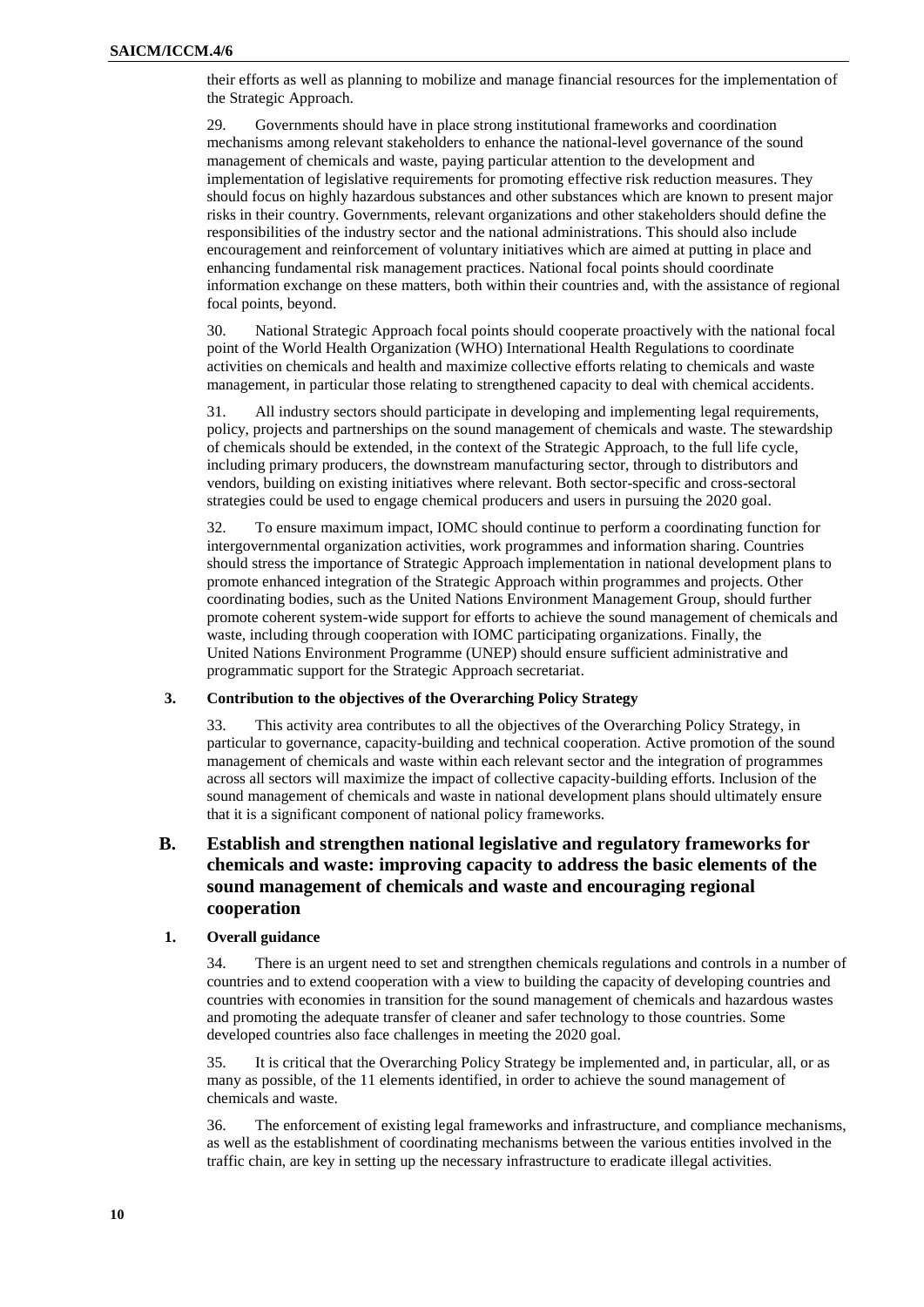### **2. Action points**

37. Working together with relevant sectors and stakeholders, Governments should have in place the requisite national legislative and regulatory frameworks that address the life cycle of chemicals and waste as well as the relevant enforcement and compliance mechanisms to achieve basic sound management of chemicals and waste. IOMC participating organizations should continue to help countries in identifying their capacity-building needs and promoting the development and use of relevant guidance and the adoption of chemical management policy instruments, approaches and enforcement measures that are appropriate to those countries.

38. Through the multisectoral and multi-stakeholder approach, Strategic Approach national focal points should identify the key actors at the national, regional and global levels towards strengthening the capacity of health, environment, industry, labour, planning and agriculture agencies, among others, to establish and address priorities. Capacity for dialogue between relevant agencies, enterprises or industry associations and trade unions is also important.

39. The Strategic Approach national focal points should strive to cooperate closely with the entities responsible for the implementation of multilateral environmental agreements, related health and labour conventions as well as relevant voluntary mechanisms at the national level, including the Basel Convention, the Rotterdam Convention on the Prior Informed Consent Procedure for Certain Hazardous Chemicals and Pesticides in International Trade, the Stockholm Convention on Persistent Organic Pollutants, the Minamata Convention on Mercury, the International Health Regulations (2005), the International Labour Organization's Convention concerning Safety in the use of Chemicals at Work and the International Code of Conduct for Pesticide Management.

40. Capacities to prepare for and respond to chemical accidents and poisonings are to be strengthened, including through the programme for Awareness and Preparedness for Emergencies at Local Level (APELL), the national implementation of the International Health Regulations and the institutional strengthening of poisons centres. By 2020, all parties to the International Health Regulations should strive to meet their core capacity requirements for chemicals; and all countries should have access to a poison information service.

41. Stakeholders should contribute to national institutional strengthening of the chemicals and waste cluster, taking steps in particular to implement the integrated approach to financing, including through mainstreaming and ensuring defined roles and responsibilities for industry. Stakeholders should also contribute by providing and accessing resources, where possible, under the Special Programme to support institutional strengthening at the national level to enhance the implementation of the Basel, Rotterdam and Stockholm conventions, the Minamata Convention on Mercury and the Strategic Approach to International Chemicals Management, agreed upon by the United Nations Environment Assembly in June 2014.

42. Stakeholders should ensure that future actions address the elements identified by the regions and build upon the significant contributions of Quick Start Programme projects. The results of these projects should be integrated into national systems in a way that ensures continuing support and commitment.

43. Where illegal international traffic is concerned, all stakeholders should contribute to improving governance, capacity-building and technical cooperation to strengthen the capabilities of key players, such as customs and border enforcement officers, including through such existing initiatives as the Green Customs Initiative. Building on existing initiatives whenever relevant, national Governments should strengthen the implementation and enforcement of multilateral environmental agreements, in particular through regulating and monitoring the production, transport and use of hazardous chemicals and waste with a view to preventing illegal traffic, and through promoting regional and international cooperation.

44. Regional delivery mechanisms should be more efficiently used by Strategic Approach stakeholders. Regional collaboration in chemical regulation and enforcement allows limited resources to be shared while greater results are achieved. This may be accomplished by further engaging centres with a range of competencies and within their respective mandates, such as the regional centres of the Basel and Stockholm conventions, the regional offices of UNEP, WHO, the Food and Agriculture Organization of the United Nations (FAO), the United Nations Industrial Development Organization (UNIDO), the United Nations Institute for Training and Research (UNITAR), regional bureaux of the United Nations Development Programme (UNDP) and joint UNEP/UNIDO cleaner production centres.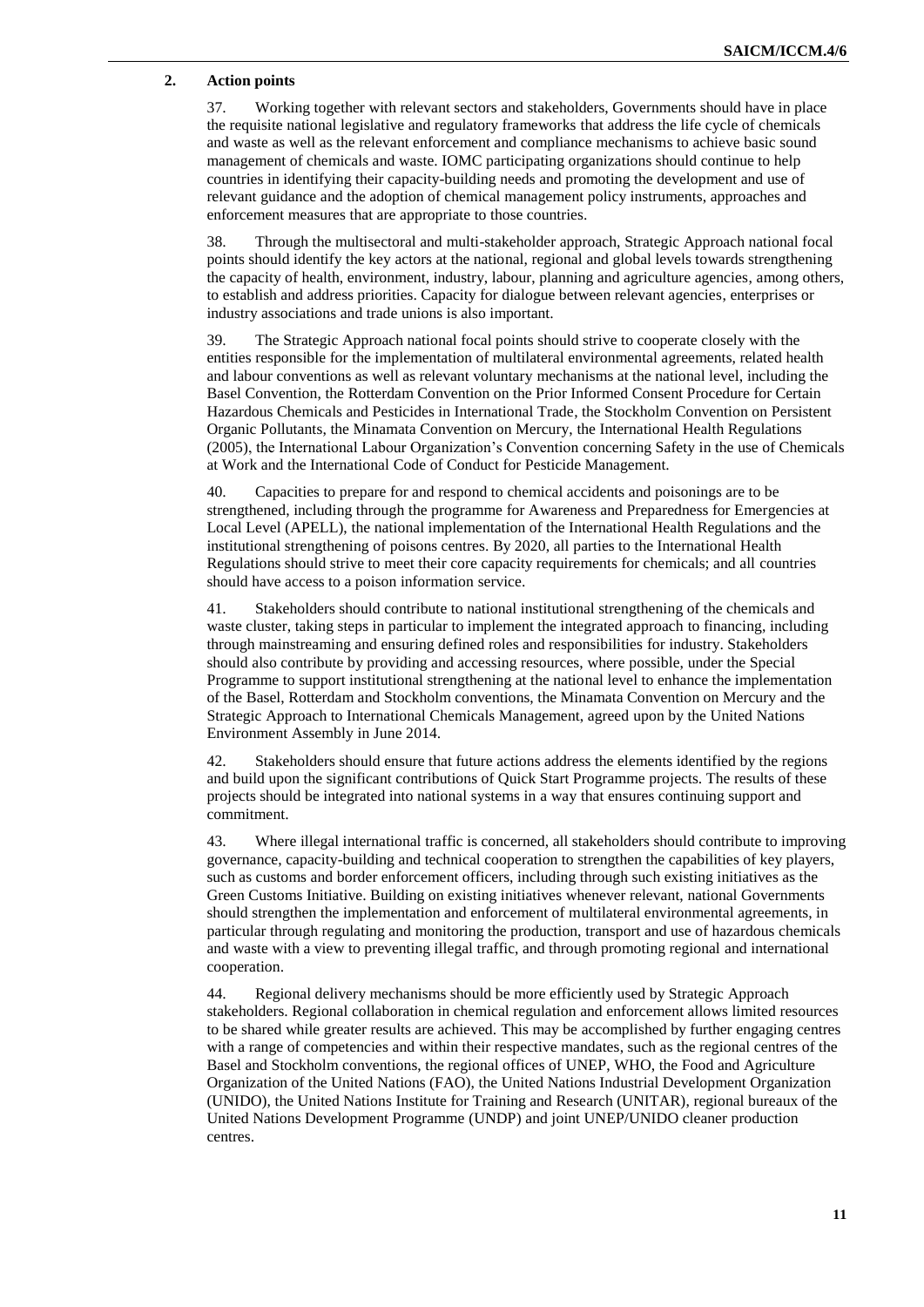### **3. Contribution to the objectives of the Overarching Policy Strategy**

45. Measures to strengthen national legislative and regulatory frameworks on chemicals and waste will also contribute to the attainment of all the objectives of the Overarching Policy Strategy, and in particular to the objectives on governance, illegal international traffic in toxic, hazardous, banned and severely restricted chemicals and wastes as well as risk reduction.

## **C. Mainstream the sound management of chemicals and waste in the sustainable development agenda: advancing risk reduction and enhancing the link between the sound management of chemicals and waste and health, labour, and social and economic development planning, processes and budgets**

### **1. Overall guidance**

46. The post-2015 development agenda presents an opportunity to reinforce links between development and the sound management of chemicals by 2020 and beyond. The meaningful inclusion of chemicals and waste in the sustainable development goals is essential to minimizing adverse effects on human health and the environment from the production and use of chemicals and supporting economic viability in a global marketplace.

47. Mainstreaming the sound management of chemicals and waste into national development plans in developing countries and into the international development assistance priorities will contribute to the reshaping of budgets, allowing for the possibility of national and international financing for the sound management of chemicals and waste. The benefits of action and the cost of inaction will justify greater investment in this area.

48. Actions taken to strengthen the sound management of chemicals and waste should be designed, financed and implemented with sustainability in mind, also bearing in mind that project funds are finite while ongoing enforcement, monitoring and capacity development are essential to effective mainstreaming.

### **2. Action points**

49. Recognizing the different roles of stakeholders, all those involved in national planning processes, strategies and budgets need to understand the relevance of sound chemicals and waste management to poverty eradication and other sustainable development goals, such as those relating to health, water quality and food security and safety. National focal points should engage relevant ministries in mainstreaming efforts, including ministries of finance, health and labour.

50. All stakeholders should contribute to establishing, demonstrating and communicating the economic value of sound chemicals and waste management in terms that are understandable to all those involved in national planning and budgeting processes, and Governments should encourage and reinforce voluntary initiatives that underpin relevant regulatory policy.

51. While some countries have institutionalized mainstreaming and are starting to demonstrate tangible outcomes, their mainstreaming efforts need to be further developed as one of the basic elements required to attain the sound management of chemicals and waste. Stakeholders should take concerted steps to include chemicals and waste issues within national plans and strategies, in order to signal to Governments, donors and intergovernmental organizations the need for enhanced mobilization of both internal and external resources.

52. Stakeholders should identify ways to enhance institutional and technical capacity for coordination, decision-making and monitoring related to mainstreaming as well as to streamline work aimed at catalysing cooperation and coordination at the national, regional and global levels through existing delivery mechanisms. WHO, the World Bank, ILO and UNDP country offices and other key players at the national level need to be engaged in Strategic Approach implementation.

### **3. Contribution to the objectives of the Overarching Policy Strategy**

53. Mainstreaming the sound management of chemicals and waste underpins progress towards each of the five objectives of the Overarching Policy Strategy and is one of the three elements in the integrated approach to financing. Activities in this area contribute in particular to the implementation of the objectives on governance, on knowledge and information and on capacity-building and technical cooperation. It will also encourage the further development and dissemination of knowledge and information on the benefits of action, as well as on the estimated financial and other impacts of unsound chemicals management, promoting uptake of the sound management of chemicals and waste within each relevant sector and justifying investment in the sound management of chemicals.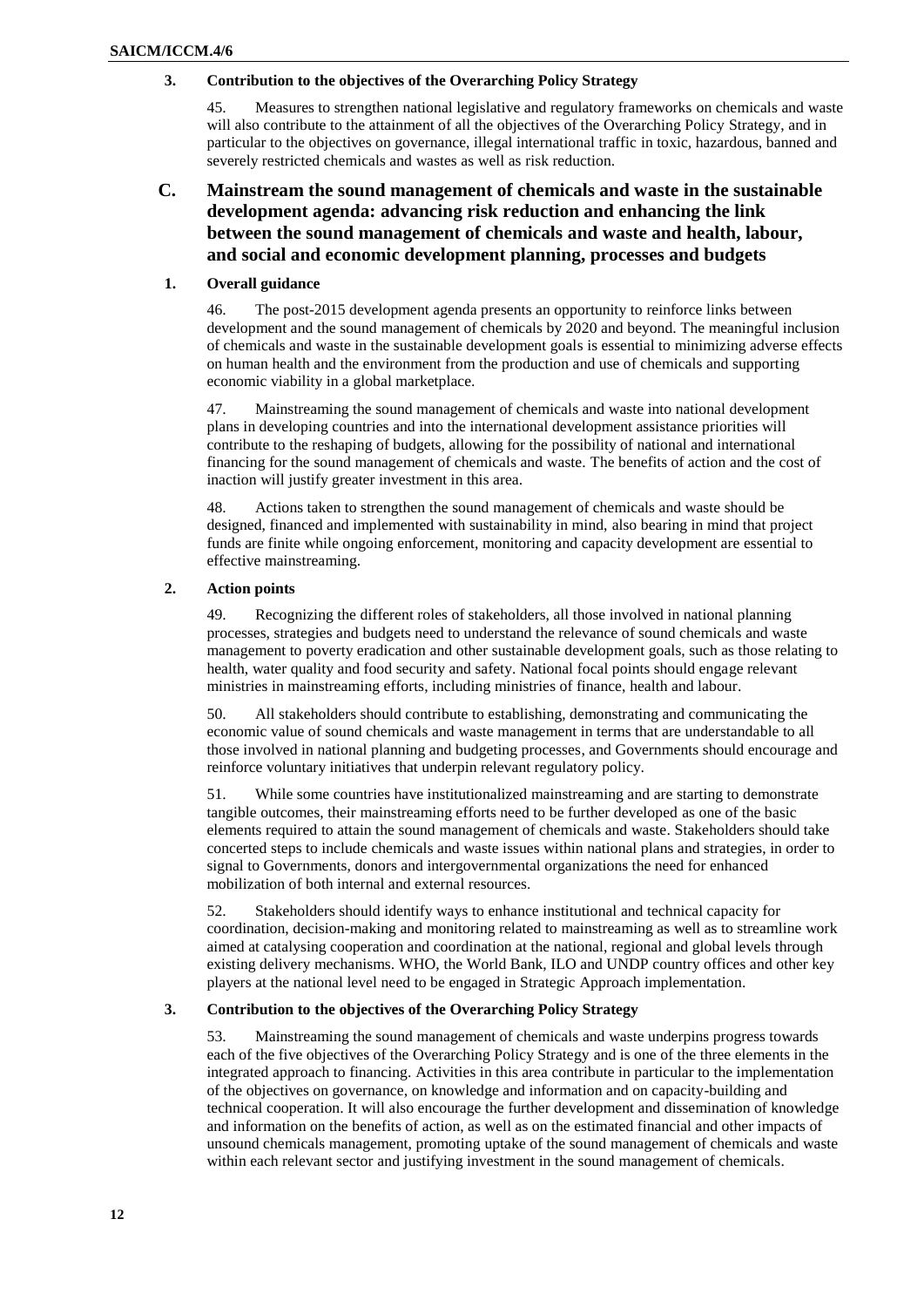## **D. Increase risk reduction and information sharing efforts on emerging policy issues: continuing to promote actions on issues not currently addressed in existing agreements, complementing initiatives taken by other bodies**

### **1. Overall guidance**

54. Emerging policy issues have been identified by the International Conference on Chemicals Management, providing a unique global framework for identifying, promoting and advancing chemical safety objectives.<sup>g</sup> The emerging policy issue process is demonstrating the broad scope and potential effects of activities that can be undertaken under the Strategic Approach, as, thanks to its non-binding nature, it offers a forum in which the risks of emerging policy issues and measures to deal with them can be considered and leads to increased awareness and national, regional and global responses.

55. The emerging policy issues under the Strategic Approach offer the prospect of addressing large groups of chemicals at the same time, marking a shift from a chemical-by-chemical approach to a more general one, identifying and managing the risks of chemicals and conducive to significant progress towards the 2020 goal and beyond. This is also true for the management of other issues of concern, such as perfluorinated chemicals and highly hazardous pesticides. Accordingly, in addressing emerging policy issues, Strategic Approach stakeholders should first consider the extent to which those issues would already be addressed through the implementation of components of the existing Global Plan of Action. Any gaps identified in such consideration should be documented and specific actions developed.

### **2. Action points**

 $\overline{a}$ 

56. Risk reduction and information sharing efforts on emerging policy issues should continue to be promoted by Strategic Approach stakeholders, by drawing heightened political attention to those issues, sharing best practices information and fostering enhanced coordination, collaboration and cooperation among relevant stakeholders.

57. The emerging policy issue leads have developed workplans on the current emerging policy issues to promote enhanced cooperative actions in these areas and to achieve specific risk reduction measures by 2020, including targets and indicators in order to assess progress. Other issues of concern, such as perfluorinated chemicals and highly hazardous pesticides, can be addressed by building on existing work supported by stakeholders and identifying gaps that require additional risk reduction action. Strategic Approach stakeholders should take steps to enhance their involvement in these efforts wherever possible.

58. Strategic Approach stakeholders in countries where lead paint remains in use should continue their efforts to regulate lead in paints and reinforce those efforts as a key risk reduction achievement in line with the targets set out in the business plan.

### **3. Contribution to the objectives of the Overarching Policy Strategy**

59. Continued actions in this activity area contribute in particular to the implementation of the objectives on risk reduction, knowledge and information, as well as capacity-building and technical cooperation. This activity area supports, among other things, efforts to bridge the gap between developed and developing countries by encouraging and facilitating the appropriate use of work already done and chemicals management models already established by other countries and international organizations; protecting vulnerable groups and respecting ecosystem integrity; making objective scientific and best practice information available for integration into risk assessments and associated decision-making; and the establishment or strengthening of partnerships and mechanisms for technical cooperation.

<sup>&</sup>lt;sup>g</sup> The emerging policy issues include lead in paint, chemicals in products, nanotechnologies and manufactured nanomaterials, hazardous substances within the life cycle of electrical and electronic products, and endocrine-disrupting chemicals. In addition, perfluorinated chemicals and the transition to safer alternatives were identified as an area of concern.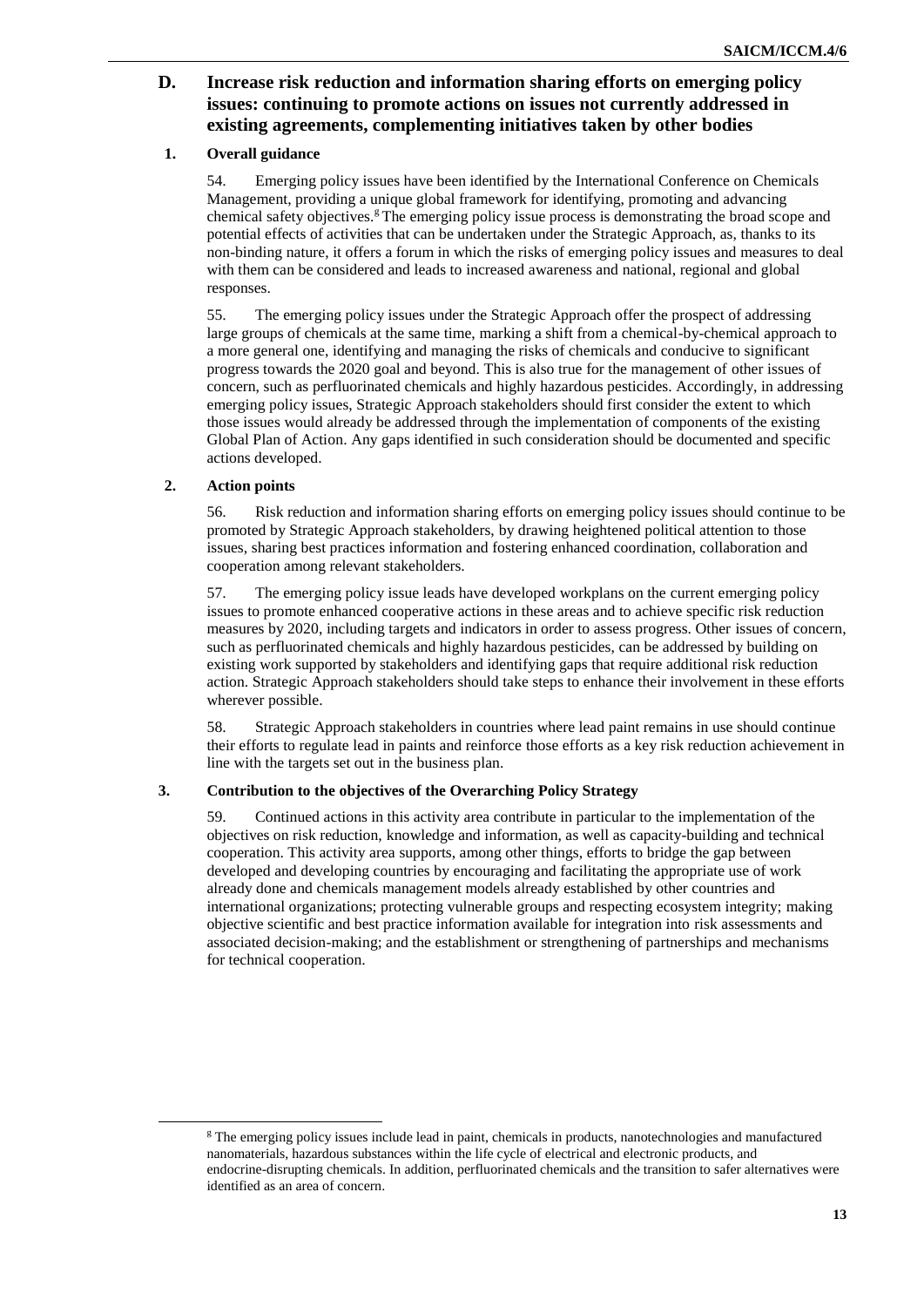### **E. Promote information access: increasing the accessibility of relevant information and making it understandable for all levels of society**

#### **1. Overall guidance**

60. The Strategic Approach fosters a strengthened science-policy interface and promotes transparent cooperative actions on global priorities, including voluntary industry initiatives, product stewardship, green chemistry and information exchange. International and regional cooperation, including sharing data between countries, provides an effective and cost-efficient means for strengthening chemicals and waste management.

61. One prerequisite for well-functioning chemicals control is the availability of data and knowledge of the impact of substances on the environment and health. Based on the right information on the hazards and distribution of chemicals, both industry and governmental authorities can fulfil their respective responsibilities to contribute to sustainable development. In this context, implementing the Globally Harmonized System of Classification and Labelling of Chemicals is among the most important measures a country can undertake, as it provides information on the hazards along the supply chain for chemical products. Chemical hazard and risk reduction information for manufactured products is not covered by the Globally Harmonized System: this information could be made available through the chemicals in products programme. The Organization for Economic Cooperation and Development Global Portal to Information on Chemical Substances (eChemPortal)<sup>h</sup> is accessible globally and provides another source of chemical hazard data.

62. The absence of an information clearing house has major implications for and impacts on mainstreaming, implementation and capacity-building efforts. The full use of a more developed and sustained system for sharing relevant health and safety information, while ensuring that proprietary information is appropriately protected, is required in order to encourage all stakeholders to increase contributions and exchanges of information. A Strategic Approach clearing house for sharing efforts related to the 11 basic elements is of particular importance.

#### **2. Action points**

63. Businesses, Governments and civil society organizations, including academia, nongovernmental organizations and trade unions, should work together to identify effective ways of communicating relevant best practices, hazard and risk information on chemicals used in products and processes, to enable informed decision-making by employers, workers, users and consumers, and to promote environmentally sound and safer alternatives. A chemicals in products programme under the Strategic Approach needs to address challenges related to the diverse and large number of product sectors involved.

64. Controls relating to the implementation of the Globally Harmonized System feature highly as a driver of demand for chemicals and waste management and control services. Governments should, as a priority, implement the Globally Harmonized System in national legal frameworks. IOMC, in coordination with relevant committees, such as the Subcommittee of Experts on the Globally Harmonized System of Classification and Labelling of Chemicals of the Economic Commission for Europe, should identify needs and ways to further encourage and support coordinated implementation at the regional level.

65. The Strategic Approach secretariat should implement, in cooperation with stakeholders, an information clearing house that supports the provision of advice to countries on the implementation of the Strategic Approach, in particular in relation to the basic elements identified in paragraph 19 and in sharing information related to best practices. Strategic Approach stakeholders should contribute actively to the clearing house.<sup>i</sup> In the absence of additional funding, consideration should be given to complementary mechanisms, such as the joint clearing house of the Basel, Rotterdam and Stockholm conventions, the Global Sustainable Consumption and Production Clearinghouse hosted by the Sustainable Consumption and Production Branch of the Division of Technology, Industry and Economics of UNEP, or other IOMC resources.

<sup>h</sup> Available from: [www.oecd.org/chemicalsafety/risk-](http://www.oecd.org/chemicalsafety/risk-assessment/echemportalglobalportaltoinformationonchemicalsubstances.htm)

[assessment/echemportalglobalportaltoinformationonchemicalsubstances.htm.](http://www.oecd.org/chemicalsafety/risk-assessment/echemportalglobalportaltoinformationonchemicalsubstances.htm) 

<sup>&</sup>lt;sup>i</sup>The report by the secretariat on activities of the secretariat and draft indicative budget (SAICM/ICCM.4/14) prepared for the fourth session of the International Conference on Chemicals Management includes a proposal for enhanced follow through in this area. Stakeholders may wish to agree on a plan to define the objective, overall approach, components, responsibilities and means of delivery and operation of a clearing house mechanism, and assess the use that can be made of existing mechanisms.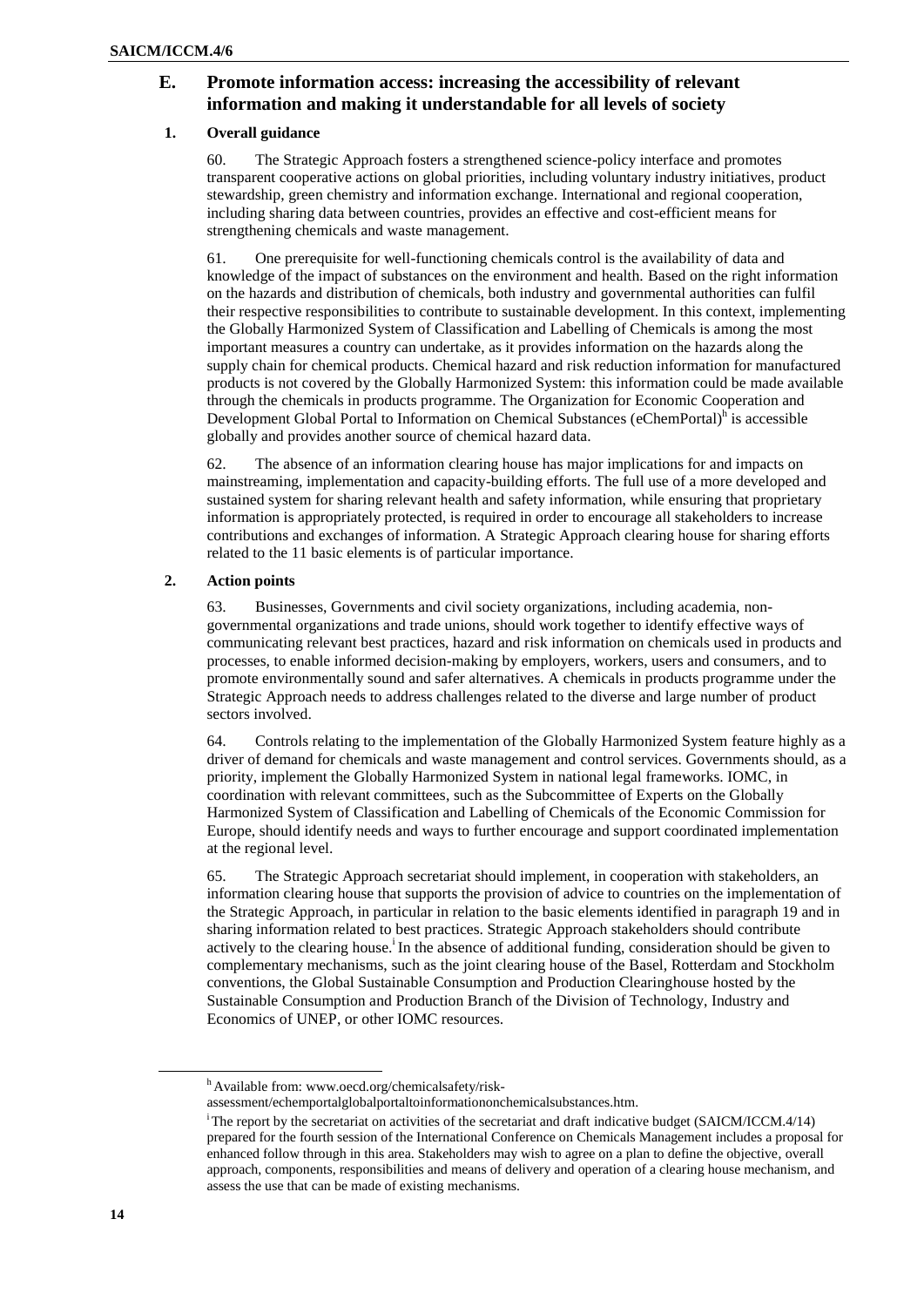66. While recognizing the importance of protection of confidential business information to stimulating innovation towards more sustainable products, industries should review their approach to classifying business information as confidential to ensure that, while protecting their legitimate interests, they do not prevent the dissemination of relevant health, safety and environmental information to workers as well as suppliers, distributors, users and consumers.

67. In line with the request of the International Conference on Chemicals Management at its third session, stakeholders should support the emerging policy issue of chemicals in products, including the implementation, on a voluntary basis, of relevant activities such as those contained in the chemicals in products programme, which will facilitate the provision and availability of, and access to, relevant information on chemicals in products along the supply chain and throughout the product life cycle among all stakeholder groups, and encourage and recognize progress through extended producer responsibility.

68. Chemical producers and suppliers should make information on chemical exposure, hazards and safer alternatives available to distributors, workers, consumers and users at all levels in the supply chain so that chemicals may be produced, used and discarded safely in an environmentally sound manner. Chemical producers should work with users and civil society organizations to identify chemical risks that can be managed by using safer alternatives and processes while still providing needed capabilities in a cost effective way.

69. Strategic Approach stakeholders should develop and strengthen global, regional and national integrated health and environment monitoring and surveillance systems to contribute to timely and evidence-based decisions about chemicals and waste management.

70. Chemical regulators, civil society organizations and users can also usefully collect and share best practice information about risks under particular conditions of use, risk reduction strategies that have been successfully implemented and alternatives to hazardous chemicals that have been used successfully.

#### **3. Contribution to the objectives of the Overarching Policy Strategy**

71. This activity area contributes to the implementation of the objectives on knowledge and information, risk reduction and illegal international traffic. Actions in the activity area promote the application of preventative measures such as pollution prevention; aim to make available science-based standards, risk-management procedures and information-sharing; and strengthen capacity at the national and regional levels for the exchange of relevant information aimed at the prevention and control of the illegal international traffic in chemicals and hazardous wastes.

## **F. Assess progress towards the 2020 goal of minimizing the adverse effects of chemicals on human health and the environment: identifying achievements, understanding the gaps in implementation and prioritizing actions for achievement by 2020**

### **1. Overall guidance**

72. In order to secure the necessary level of political support and financing to achieve the 2020 goal of sound management of chemicals, it is essential to demonstrate credible and continuous progress at the national, regional and international levels.

73. The Strategic Approach secretariat has developed periodic reviews<sup>j</sup> on Strategic Approach implementation by stakeholders for consideration by the International Conference on Chemicals Management using the 20 indicators of progress agreed upon by the International Conference at its second session. A number of Strategic Approach stakeholders have made helpful contributions towards evaluating progress in implementation of the Strategic Approach, including Governments, IOMC, the International POPs Elimination Network (IPEN) and ICCA.

### **2. Action points**

 $\overline{\phantom{a}}$ 

74. While current Strategic Approach reporting mechanisms are useful in assessing progress towards the 2020 goal, Strategic Approach stakeholders should devise and communicate further means of demonstrating progress in support of decision-making at the national, regional and global levels. Since the means of demonstrating progress can vary from country to country, national focal points should take the immediate lead in identifying, describing and – as far as possible – quantifying specific

 $j$ The latest summary of progress is available in the summary report on progress in the implementation of the Strategic Approach for 2011–2013 (SAICM/ICCM.4/3).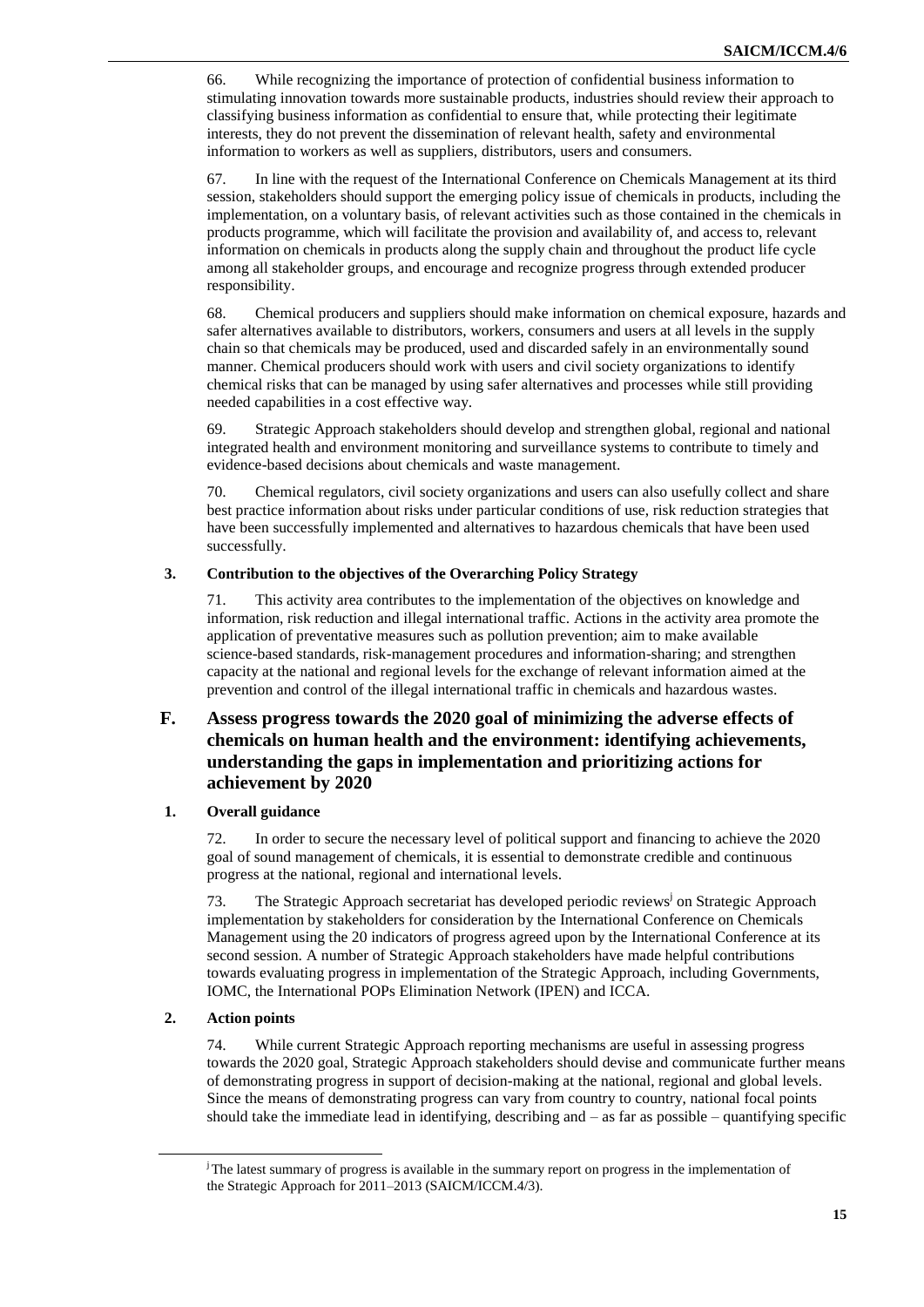indicators of progress in their country. In doing so, they should take account of the Global Plan of Action, in particular its indicators of progress, as well as the 11 basic elements.

75. Stakeholders should use the current above-mentioned 20 indicators to monitor overall progress towards the 2020 goal, evaluate their usefulness and consider their links to the sustainable development goals, in particular with regard to assessing non-quantitative aspects of progress. Stakeholders should put in place mechanisms to increase timely reporting in their respective areas of responsibility, with the intention of increasing overall reporting in the future. Implementing partners, in particular from among the IOMC participating organizations and relevant conventions, can play an enhanced role in mapping out global progress in areas relevant to the basic elements for the attainment of sound chemicals and waste management.

76. Stakeholders should review the report and existing strategy on health sector engagement<sup>k</sup> and apply any lessons learned in developing a strategy to achieve the fuller engagement of representatives of other economic sectors in Strategic Approach meetings, projects and initiatives. This should promote the development of a broader ownership base, which is essential to achieving successful and durable outcomes in pursuit of the 2020 goal.

77. The national focal point in each country should be encouraged to engage with stakeholders to provide other instances or indicators of progress, which should be quantified wherever possible. As far as possible, they should use the indicators of progress in the Global Plan of Action but may also devise other indicators related to the 11 basic elements which can readily be measured and incorporated into reports on progress in the implementation of the Strategic Approach.

78. With limited information available on progress related to the illegal international traffic objective in the Overarching Policy Strategy, stakeholders should review information made available to the conferences of the parties to the Basel, Rotterdam and Stockholm conventions together with other relevant regional information in order to gain a better picture of the global situation related to illegal international traffic and develop a core set of priorities for 2015–2020 based on the lessons learned.

#### **3. Contribution to the objectives of the Overarching Policy Strategy**

79. Enhancing capacity to assess progress in Strategic Approach implementation will support the International Conference on Chemicals Management, in particular in fulfilling its functions to evaluate the implementation of the Strategic Approach with a view to measuring progress against the 2020 target and taking strategic decisions, programming, prioritizing and updating the approach as necessary. By identifying achievements, understanding the gaps in implementation and prioritizing future actions, optimum progress in each of the five objectives of the Overarching Policy Strategy may be achieved by 2020.

# **V. Optimizing the use of resources towards achievement of the 2020 goal**

80. The implementation of the Strategic Approach should, amongst other things, build on the successes of and investments in the Quick Start Programme and emerging policy issue projects that have identified needs and built foundational capacities at the national level for the sound management of chemicals. All stakeholders should make efforts to mobilize and manage financial resources for the implementation of the Strategic Approach.

81. At its second and third sessions, the International Conference on Chemicals Management recognized that stable and predictable funding, involving a broad base of donors, at the national, regional and global levels, is necessary to achieving the 2020 goal. The Conference acknowledged, through resolution III/I, that long-term financing of the Strategic Approach should be based on the concept of an integrated approach to financing that includes mainstreaming, industry involvement and external financing. The integrated approach provides an opportunity to institutionalize support for sound chemicals management and stabilize financing. At the same time, experience so far in leveraging financial and technical resources from the different funding components of the integrated approach remains varied.

82. Overall, progress has been made in financing and the broadening of the donor base for the sound management of chemicals and waste, including through an increase of \$13 million in the financial resources available under the Global Environment Facility for all aspects of Strategic Approach implementation, and the establishment of a special programme to support institutional

k SAICM/OEWG.2/8.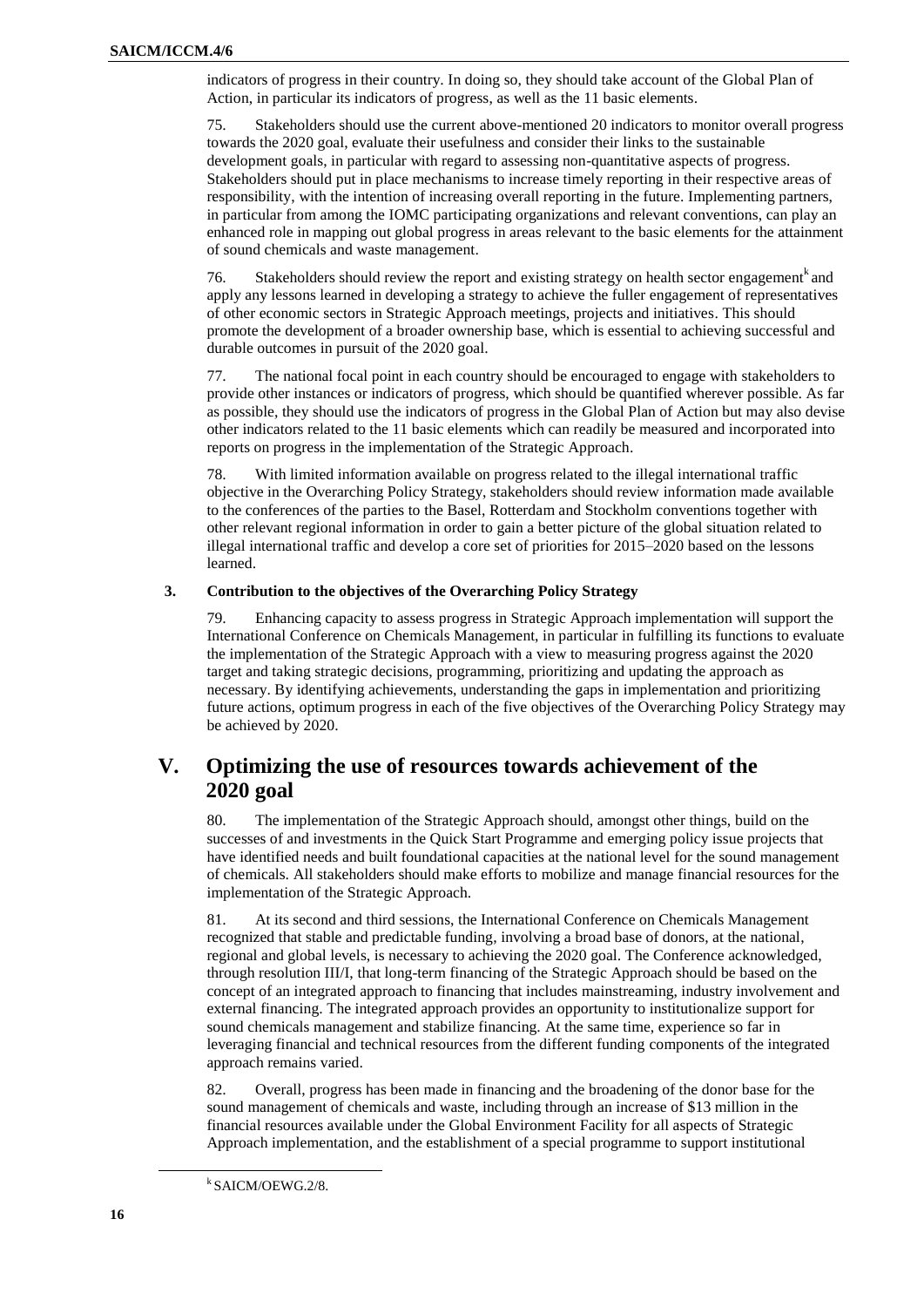strengthening at the national level for the implementation of the Basel, Rotterdam, Stockholm and Minamata conventions and the Strategic Approach. Since 2006, the Strategic Approach donor base has broadened, peaking in 2012, with welcome progress made in the provision of technical and financial assistance for Strategic Approach implementation in terms of the total number of countries offering both technical and financial assistance and also as a proportion of the countries that are not listed as aid recipients by the Organization for Economic Cooperation and Development.<sup>1</sup> At the same time, it is noted that continued resources are required to address the implementation needs of the Strategic Approach, including taking into consideration the closure for new contributions to the Quick Start Programme Trust Fund.

83. Accordingly, Strategic Approach stakeholders must take steps to implement an integrated approach to financing chemicals and waste, including, in particular, making tangible progress on its three components. Strategic Approach stakeholders must also engage a broader base of donors to support implementation of the Overarching Policy Strategy to the year 2020, including financing to sustain operation of the Strategic Approach secretariat to support stakeholders throughout this period.

84. Mainstreaming the sound management of chemicals and waste into national development planning priorities, processes and budgets can influence multilateral and bilateral development assistance cooperation by supporting the inclusion of sound chemicals and waste management in funding priorities, either as a priority area or as a cross-cutting issue, and in developing policies and enforcing legislation controlling the production and use of chemicals.

85. Countries should take measures to further encourage industry involvement, including the development of policies on the responsibilities of the industry sector and national administrations, and should develop financial solutions and appropriate mechanisms and economic instruments including cost recovery systems. All those involved in national planning processes must internalize the costs and integrate the economic benefits of providing resources for sound chemicals management. In doing so, they should include the rationale for mainstreaming and the development of capacity for assessing the costs of inaction and benefits of action on chemicals issues at the national, regional and global levels.

86. The industry sector should be encouraged to enhance green chemistry in the design, production and use of products. The contribution of the industry sector should be pursued more actively through, first, direct industry engagement, fostering and enhancing partnerships, voluntary initiatives and dialogue, and developing policies that define the roles of industry and Governments and their obligation to share the responsibility for and costs of the sound management of chemicals and waste; and, second, greater use of economic instruments to ensure that the appropriate costs of the sound management of chemicals and waste are internalized by industries.

87. In seeking dedicated external financing, Strategic Approach stakeholders should secure funds from new or innovative donor sources and provide guidance on the use of resources available under the sixth replenishment of the Global Environment Facility, within the chemicals and waste cluster. Stakeholders should also provide resources to support the effective implementation of the Special Programme on institutional strengthening of the chemicals and wastes cluster to support institutional strengthening at the national level for implementation of the Basel, Rotterdam, Stockholm and Minamata conventions and the Strategic Approach while recognizing that the Special Programme is not intended to support the full range of Strategic Approach implementation actions.

# **VI. Global approach for continued collaboration in the long term**

88. Projections show an increase in chemical production and use worldwide, continuing beyond 2020, with the largest increases occurring in countries with economies in transition and developing countries. The need for strong capacity for governance, knowledge and information-sharing, and risk reduction so as to promote the sound management of chemicals and waste, will not end in 2020.

89. The continued relevance of the sound management of chemicals and waste beyond 2020 is recognized. The need to prevent or minimize the significant adverse effects of chemicals and hazardous wastes on human health and the environment will continue to provide a strong basis for sound chemicals and waste management beyond 2020 and could be accompanied by supplementary targets and indicators, within a defined time frame. $<sup>m</sup>$ </sup>

 $\overline{\phantom{a}}$ 

<sup>&</sup>lt;sup>1</sup>Based on responses received as described in the second report on progress in Strategic Approach implementation, for 2011–2013 (see SAICM/OEWG.2/INF/4).

 $<sup>m</sup> UNEP/EA.1/5/Add.2$ , annex, para. 12.</sup>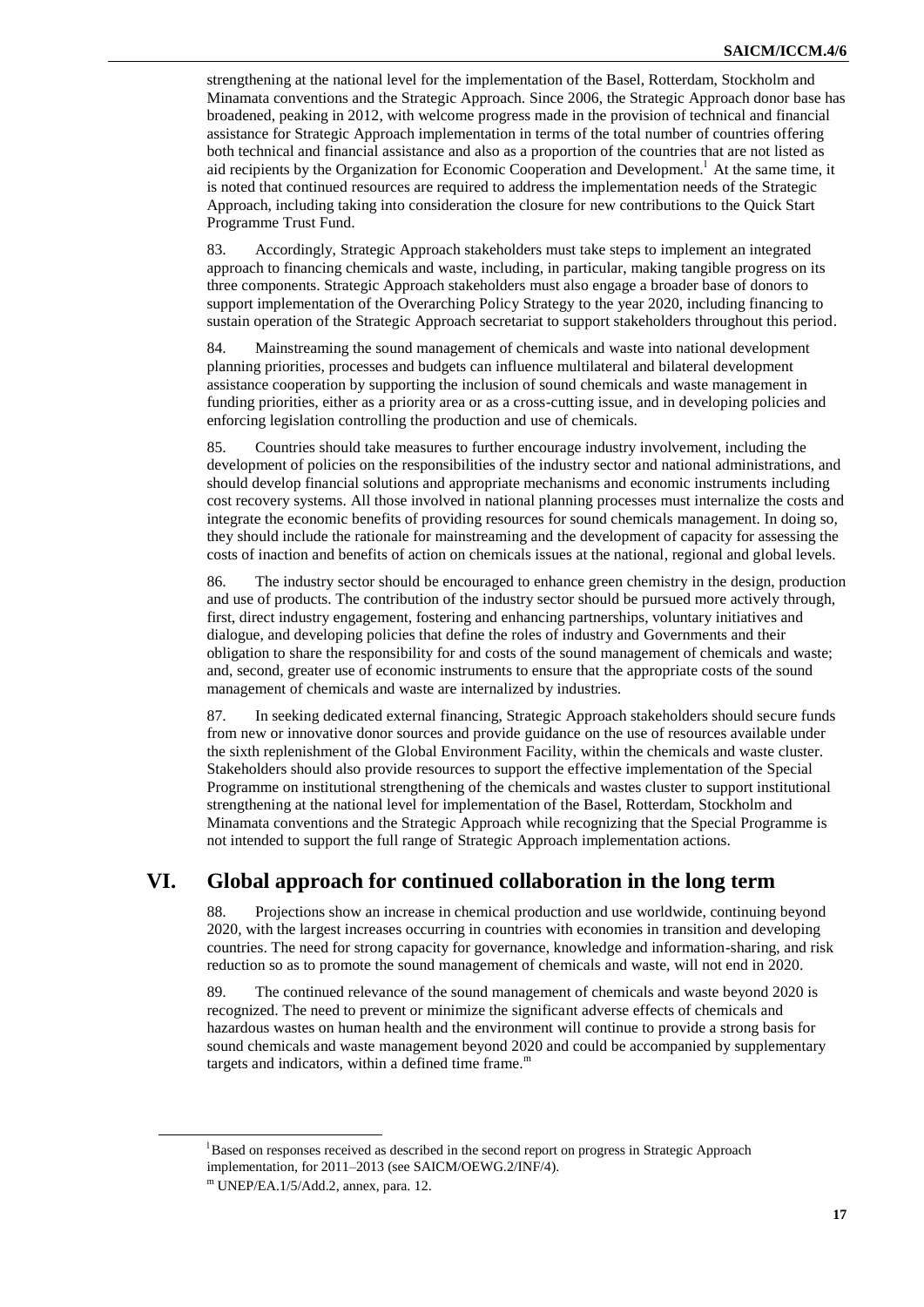90. At the same time, it remains vitally important that every effort is made in the meantime to achieve the 2020 goal through the unique participatory approach of the Strategic Approach to addressing chemicals and waste issues beyond legally binding agreements.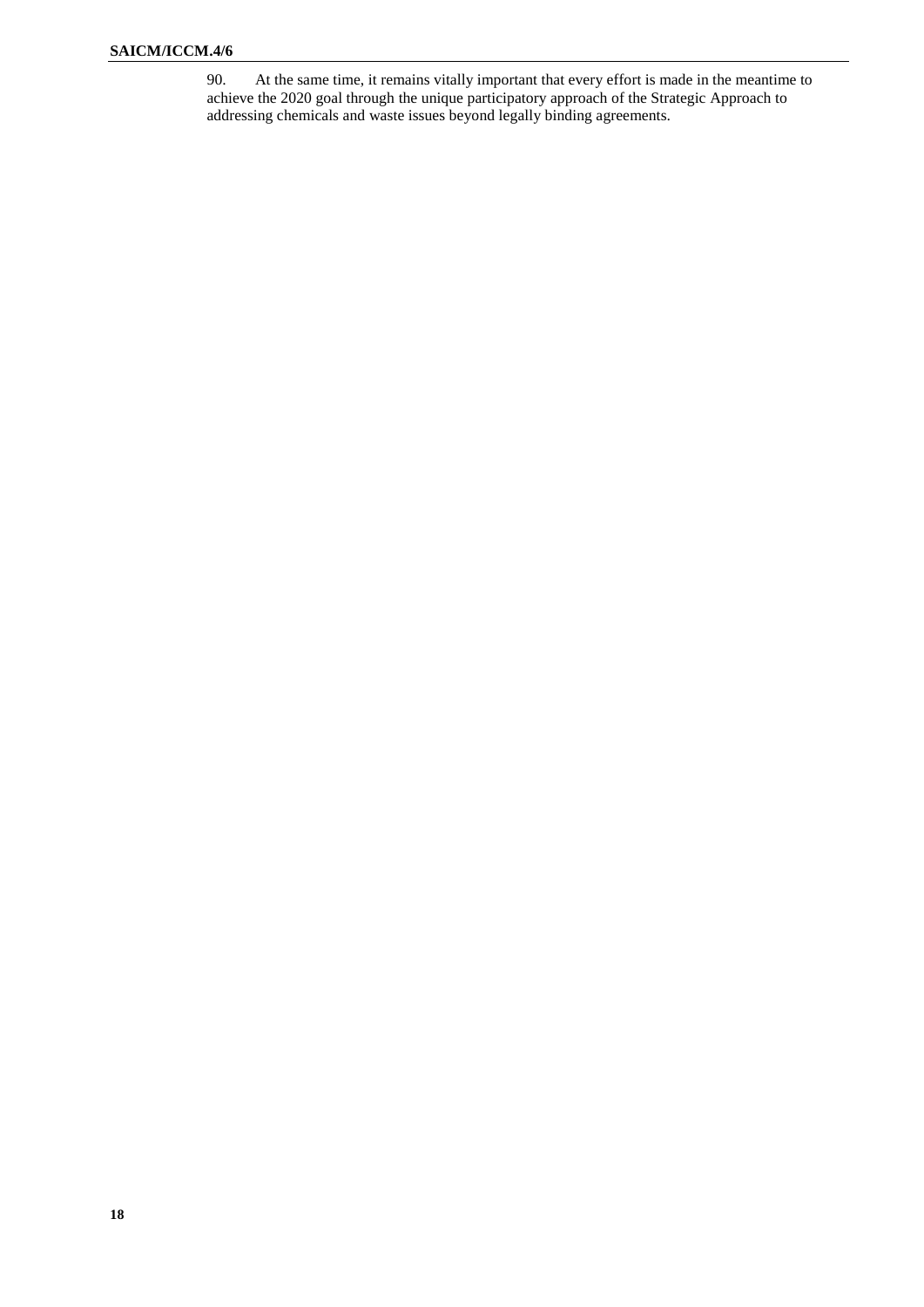# **Appendix A**

 $\overline{a}$ 

## **Paragraph 23 of the Johannesburg Plan of Implementation<sup>a</sup>**

23. Renew the commitment, as advanced in Agenda 21, to sound management of chemicals throughout their life cycle and of hazardous wastes for sustainable development as well as for the protection of human health and the environment, inter alia, aiming to achieve, by 2020, that chemicals are used and produced in ways that lead to the minimization of significant adverse effects on human health and the environment, using transparent science-based risk assessment procedures and science-based risk management procedures, taking into account the precautionary approach, as set out in principle 15 of the Rio Declaration on Environment and Development, and support developing countries in strengthening their capacity for the sound management of chemicals and hazardous wastes by providing technical and financial assistance. This would include actions at all levels to:

(a) Promote the ratification and implementation of relevant international instruments on chemicals and hazardous waste, including the Rotterdam Convention on Prior Informed Consent Procedures for Certain Hazardous Chemicals and Pesticides in International Trade so that it can enter into force by 2003 and the Stockholm Convention on Persistent Organic Pollutants so that it can enter into force by 2004, and encourage and improve coordination as well as supporting developing countries in their implementation;

(b) Further develop a strategic approach to international chemicals management based on the Bahia Declaration and Priorities for Action beyond 2000 of the Intergovernmental Forum on Chemical Safety by 2005, and urge that the United Nations Environment Programme, the Intergovernmental Forum, other international organizations dealing with chemical management and other relevant international organizations and actors closely cooperate in this regard, as appropriate;

(c) Encourage countries to implement the new globally harmonized system for the classification and labelling of chemicals as soon as possible with a view to having the system fully operational by 2008;

(d) Encourage partnerships to promote activities aimed at enhancing environmentally sound management of chemicals and hazardous wastes, implementing multilateral environmental agreements, raising awareness of issues relating to chemicals and hazardous waste and encouraging the collection and use of additional scientific data;

Promote efforts to prevent international illegal trafficking of hazardous chemicals and hazardous wastes and to prevent damage resulting from the transboundary movement and disposal of hazardous wastes in a manner consistent with obligations under relevant international instruments, such as the Basel Convention on the Control of Transboundary Movements of Hazardous Wastes and Their Disposal;

(f) Encourage development of coherent and integrated information on chemicals, such as through national pollutant release and transfer registers;

(g) Promote reduction of the risks posed by heavy metals that are harmful to human health and the environment, including through a review of relevant studies, such as the United Nations Environment Programme global assessment of mercury and its compounds.

<sup>a</sup> Report of the World Summit on Sustainable Development, Johannesburg, South Africa,

*26 August–4 September 2002* (United Nations publication, Sales No. E. 03. II. A. 1 and corrigendum), chap. I, resolution 2, annex.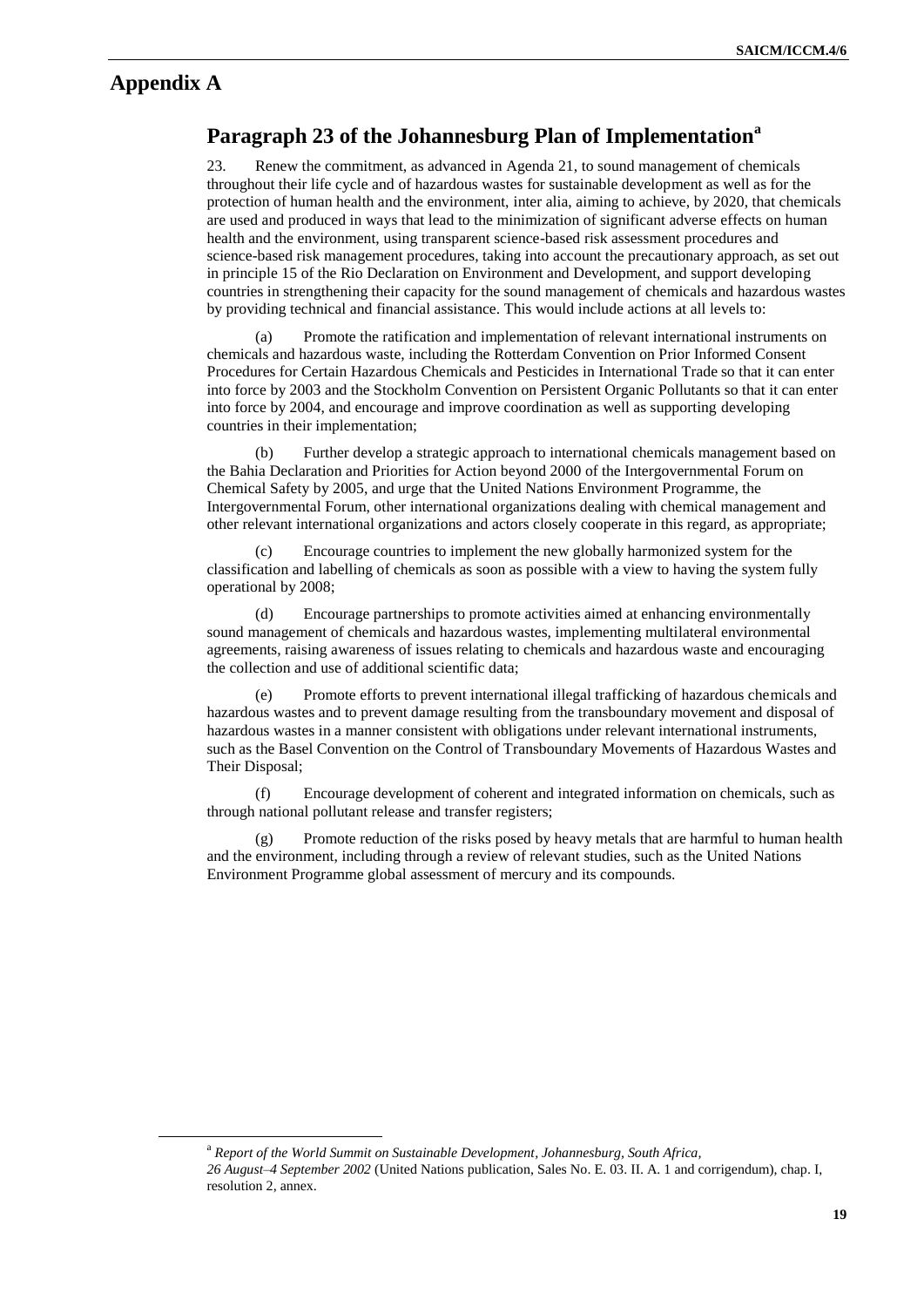# **Appendix B**

# **Paragraphs 213–223 of the outcome document of the United Nations Conference on Sustainable Development, entitled "The future we want"<sup>a</sup>**

#### **Chemicals and waste**

213. We recognize that the sound management of chemicals is crucial for the protection of human health and the environment. We further recognize that growing global production and use of chemicals and their prevalence in the environment calls for increased international cooperation. We reaffirm our aim to achieve, by 2020, the sound management of chemicals throughout their life cycle and of hazardous waste in ways that lead to minimization of significant adverse effects on human health and the environment, as set out in the Johannesburg Plan of Implementation. We also reaffirm our commitment to an approach for the sound management of chemicals and waste, at all levels, that responds in an effective, efficient, coherent and coordinated manner to new and emerging issues and challenges, and encourage further progress across countries and regions in order to fill the gaps in the implementation of commitments.

214. We call for the effective implementation and strengthening of the Strategic Approach to International Chemicals Management<sup>b</sup> as part of a robust, coherent, effective and efficient system for the sound management of chemicals throughout their life cycle, including to respond to emerging challenges.

215. We are deeply concerned that many countries, in particular the least developed countries, lack the capacity for sound management of chemicals and waste throughout their life cycles. Additional efforts are needed to enhance work towards strengthening capacities, including through partnerships, technical assistance and improved governance structures. We encourage countries and organizations which have made progress towards achieving the goal of sound management of chemicals by 2020 to assist other countries by sharing knowledge, experience and best practices.

216. We commend the increased coordination and cooperation among chemical and waste conventions, namely the Basel Convention, the Rotterdam Convention and the Stockholm Convention, and encourage continued enhanced coordination and cooperation among them and with the Strategic Approach to International Chemicals Management. We take note of the important role of the regional and coordinating centres of the Basel Convention and of those of the Stockholm Convention.

217. We commend existing public-private partnerships, and call for continued, new and innovative public-private partnerships among industry, governments, academia and other non-governmental stakeholders, aiming to enhance capacity and technology for environmentally sound chemicals and waste management, including for waste prevention.

218. We recognize the importance of adopting a life-cycle approach and of further development and implementation of policies for resource efficiency and environmentally sound waste management. We therefore commit to further reduce, reuse and recycle waste (the 3Rs) and to increase energy recovery from waste, with a view to managing the majority of global waste in an environmentally sound manner and, where possible, as a resource. Solid wastes, such as electronic waste and plastics, pose particular challenges, which should be addressed. We call for the development and enforcement of comprehensive national and local waste management policies, strategies, laws and regulations.

219. We urge countries and other stakeholders to take all possible measures to prevent the unsound management of hazardous wastes and their illegal dumping, particularly in countries where the capacity to deal with these wastes is limited, in a manner consistent with the obligations of countries under relevant international instruments. In this context, we welcome the relevant decisions taken at the tenth meeting of the Conference of the Parties to the Basel Convention, held in Cartagena, Colombia, from 17 to 21 October  $2011$ .<sup>c</sup>

<sup>&</sup>lt;sup>a</sup> General Assembly resolution 66/28, annex.

<sup>&</sup>lt;sup>b</sup> See the report of the International Conference on Chemicals Management on the work of its first session (SAICM/ICCM.1/7), annexes I–III.

c See United Nations Environment Programme, document UNEP/CHW.10/28, annex I.